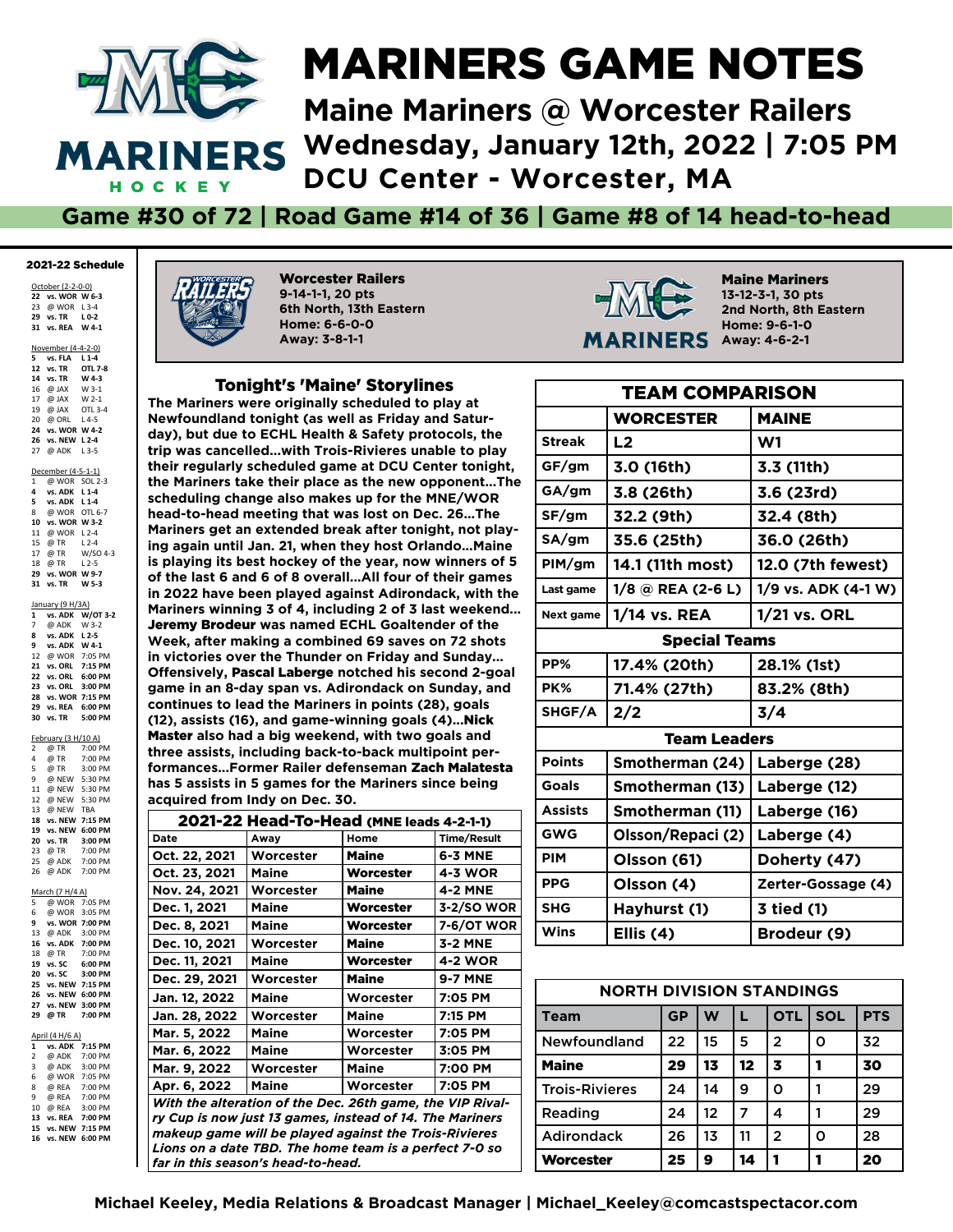# **MAINE MARINERS ROSTER 2021-22** *Jan. 12, 2022*

|    | Forwards                 |                 |     |          |     |         |                      |                 |                     |  |  |  |
|----|--------------------------|-----------------|-----|----------|-----|---------|----------------------|-----------------|---------------------|--|--|--|
| #  | Name                     | <b>Contract</b> | S/C | Ht.      | Wt. | D.O.B.  | <b>Draft</b>         | Hometown        | 2020-21 Team        |  |  |  |
| 10 | MASTER, Nick             | Maine           |     | $5 - 11$ | 190 | 1/28/95 |                      | Broomall, PA    | Knoxville (SPHL)    |  |  |  |
| 11 | ROELENS, Metis           | Maine           |     | $6 - 4$  | 205 | 7/21/00 |                      | Roeselare, BEL  | Gatineau (QMJHL)    |  |  |  |
| 15 | ROBBINS, Brendan         | Maine           | R   | $6 - 2$  | 190 | 7/30/95 |                      | Nashua, NH      | Kansas City (ECHL)  |  |  |  |
| 16 | SANTOS, Mathew           | Maine           | R   | $6 - 1$  | 210 | 3/6/95  |                      | Etobicoke, ON   | DID NOT PLAY        |  |  |  |
| 18 | MCKINNON, Ian            | Providence      |     | $6 - 2$  | 196 | 3/5/98  |                      | Whitby, ON      | Jacksonville (ECHL) |  |  |  |
| 19 | ROMANO, Andrew           | Maine           | R   | $5-8$    | 174 | 7/18/95 |                      | Drexel Hill, PA | Macon (SPHL)        |  |  |  |
| 21 | <b>BLEACKLEY, Conner</b> | Maine           | R   | $6-0$    | 192 | 2/7/96  | 2014, R1 #23 (COL)   | High River, AB  | Allen (ECHL)        |  |  |  |
|    |                          |                 |     |          |     |         | 2016, R5, #144 (STL) |                 |                     |  |  |  |
| 22 | ASKEW, Cam               | Maine           | R   | $6 - 3$  | 209 | 5/13/97 |                      | Boston, MA      | S. Carolina (ECHL)  |  |  |  |
| 23 | KILE, Alex "A"           | Maine           | R   | $6-0$    | 201 | 7/9/94  |                      | Troy, MI        | Florida (ECHL)      |  |  |  |
| 25 | <b>BRICKNELL, Jake</b>   | Maine           | R   | $6 - 1$  | 216 | 7/15/97 |                      | Post Perry, ON  | DID NOT PLAY        |  |  |  |
| 27 | SHEA, Patrick            | Maine           | R   | $5 - 11$ | 195 | 3/25/97 | 2015, R7 #192 (FLA)  | Marshfield, MA  | DID NOT PLAY        |  |  |  |
| 29 | LABERGE, Pascal "A"      | Maine           | R   | $6 - 1$  | 192 | 4/9/98  | 2016, R2 #36 (PHI)   | Chateauguay, QC | Lehigh Valley (AHL) |  |  |  |

|    | Defensemen             |          |     |          |     |               |              |                 |                       |  |  |
|----|------------------------|----------|-----|----------|-----|---------------|--------------|-----------------|-----------------------|--|--|
| #  | <b>Name</b>            | Contract | S/C | Ht.      | Wt. | <b>D.O.B.</b> | <b>Draft</b> | Hometown        | 2020-21 Team          |  |  |
|    | PESKI, Andrew          | Maine    | R   | $6-0$    | 209 | 3/11/97       |              | Orleans, ON     | Jacksonville (ECHL)   |  |  |
| 4  | ST-LOUIS, Brendan      | Maine    |     | $5-9$    | 185 | 9/7/00        |              | Baie-Comeau, QC | Gatineau (QJHL)       |  |  |
| 6  | HORVATH, Jason         | Maine    |     | $6 - 1$  | 198 | 3/24/00       |              | Russell, ON     | Halifax (QMJHL)       |  |  |
| 8  | KIM, Michael           | Maine    |     | $5 - 11$ | 201 | 6/28/95       |              | Toronto, ON     | Jacksonville (ECHL)   |  |  |
| 12 | COUTURIER, Josh        | Maine    |     | $6 - 2$  | 195 | 3/3/95        |              | Newbury, MA     | DID NOT PLAY          |  |  |
| 24 | DUQUETTE, Marc-Olivier | Maine    |     | $6 - 4$  | 210 | 3/26/98       |              | Chateauguay, QC | Wheeling (ECHL)       |  |  |
| 26 | KALLEN, Nate           | Maine    | R   | $6-0$    | 190 | 4/5/97        |              | San Diego, CA   | Macon (SPHL)          |  |  |
| 28 | DOHERTY, Connor "C"    | Maine    |     | $6 - 2$  | 210 | 4/12/93       |              | Holden, MA      | Kansas City (ECHL)    |  |  |
| 42 | MALATESTA, Zach        | Maine    |     | $5-9$    | 174 | 7/31/96       |              | Wilmington, MA  | South Carolina (ECHL) |  |  |

|    | Goaltenders              |                |     |         |     |               |                     |                 |                  |  |
|----|--------------------------|----------------|-----|---------|-----|---------------|---------------------|-----------------|------------------|--|
|    | Name                     | Contract       | S/C | Ht.     | Wt. | <b>D.O.B.</b> | <b>Draft</b>        | Hometown        | 2020-21 Team     |  |
| 33 | BOOTH, Callum            | <b>BOS-PRV</b> |     | $6 - 4$ | 195 | 5/21/97       | 2012, R3 #75 (CGY)  | Montreal, QC    | Providence (AHL) |  |
| 35 | BRODEUR, Jeremy          | Providence     |     | $6-0$   | 185 | 10/29/96      | 2015, R4 #93 (CAR)  | Essex Fells, NJ | Binghamton (AHL) |  |
| 40 | <b>BOUTHILLIER, Zach</b> | Maine          |     | $6 - 2$ | 190 | 11/8/99       | 2018, R7 #209 (TOR) | Chambly, QC     | DID NOT PLAY     |  |

# **PRONUNCIATION GUIDE**

**#4** Brendan St-Louis (San-louie) **#11** Metis Roelens (ROW-linz) **#22** Cam Askew (ASK-you) **#24** Marc-Olivier (Oh-livvy-yay) Duqette (Doo-KETT) **#25** Jake Bricknell (Brick-NELL)

**#29** Pascal Laberge (Lah-bearzh) **#40** Zachary Bouthillier (Boot-ee-ay) **HC** Ben Guite (GEET-ay) **AC** Terrence Wallin (WALL-in)

President: Daniel Briere Head Coach: Ben Guite Assistant Coach: Terrence Wallin Video Coach/Assistant: Cam Briere Equipment Manager: Brian McQueen Athletic Trainer: Matt Salmen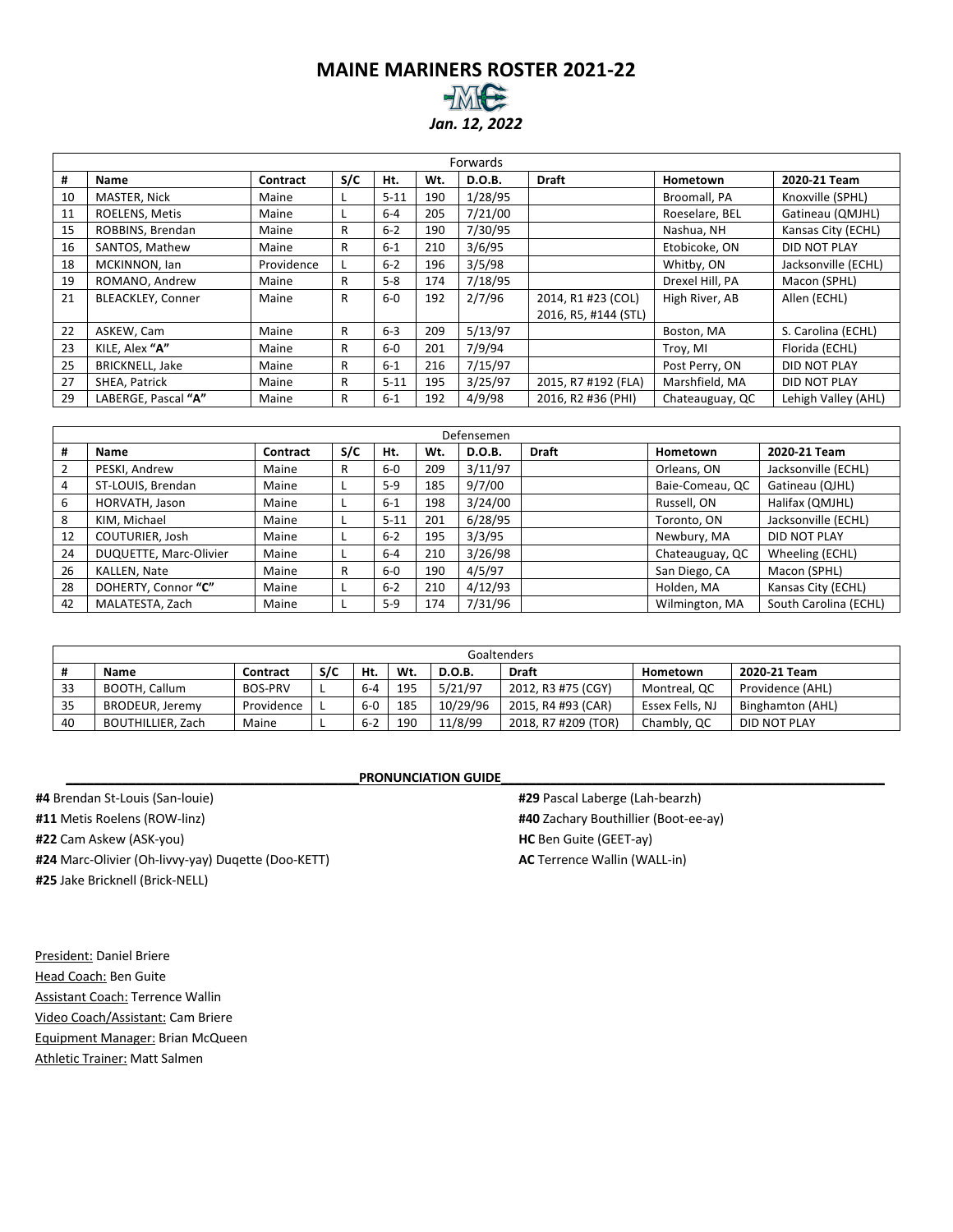# **Totals, Averages, Highs & Low**<br>————————————————————

|                     | <b>Totals &amp; Averages</b>             |           |                         | Longest Streaks (current streak i |                  |       |
|---------------------|------------------------------------------|-----------|-------------------------|-----------------------------------|------------------|-------|
|                     | Overall (29)                             | Home (16) | Away (13)               |                                   | Overall          | Home  |
| <b>Goals For</b>    | 95 (3.3)                                 | 56 (3.5)  | 39(3.0)                 | <b>Win</b>                        | 4 (12/29-1/7)    | 4 (12 |
| Goals Against       | 103(3.6)                                 | 55 (3.4)  | 48 (3.7)                | Point                             | $5(11/12-11/19)$ | 4 (12 |
| <b>Shots For</b>    | $940(32.4)$ 544 (34)                     |           | 396 (30.5)              | Lose                              | $6(11/26-12/8)$  | 3(11) |
|                     | Shots Against   1043 (36.0)   575 (35.9) |           | 468 (36)                | No point                          | 2 (10/23-10/29)  | 3(11) |
| <b>Penalty Mins</b> | 411 (14.2)                               |           | 246 (15.4)   165 (12.7) |                                   |                  |       |
| <b>PP Goals</b>     | 25 (0.9)                                 | 16 (1.0)  | 9(0.7)                  |                                   |                  |       |
| <b>PP Attempts</b>  | 89 (3.1)                                 | 53 (3.3)  | 36(2.8)                 |                                   |                  |       |
|                     |                                          |           |                         |                                   |                  |       |

|          | Longest Streaks (current streak in <i>italics</i> , *indicates multiple instances) |                 |                  |
|----------|------------------------------------------------------------------------------------|-----------------|------------------|
|          | Overall                                                                            | Home            | Away             |
| Win      | 4 (12/29-1/7)                                                                      | 4 (12/10-1/1)   | $2(11/16-11/17)$ |
| Point    | $5(11/12-11/19)$                                                                   | 4 (12/10-1/1)   | $3(11/16-11/19)$ |
| Lose     | $6(11/26-12/8)$                                                                    | $3(11/26-12/5)$ | 7 (11/19-12/15)  |
| No point | 2 (10/23-10/29)                                                                    | $3(11/26-12/5)$ | 2 (11/20-11/27)  |

|                      |                             |                              | Highs & Lows - Team (*indicates multiple instances - most recent listed) |                           |
|----------------------|-----------------------------|------------------------------|--------------------------------------------------------------------------|---------------------------|
|                      | <b>Season High</b>          | <b>Season Low</b>            | <b>Period High</b>                                                       | Period Low (not inc. OT)  |
| <b>Goals For</b>     | $9(12/29 \text{ vs. } WOR)$ | $O(10/29 \text{ vs. TR})$    | 4 $(12/29 \text{ vs. } WOR -$<br>2nd/3rd                                 | 0                         |
| <b>Goals Against</b> | $8(11/12 \text{ vs. TR})$   | $1(10/31 \text{ vs. } REA)$  | $5(11/12 \text{ vs. TR } -1st)$                                          | o                         |
| <b>Shots For</b>     | 45 (10/23 @ WOR)            | <b>20</b> (11/17 $@$ JAX)    | $22(12/1@WOR - 3rd)$                                                     | 1* $(12/11)$ @ WOR - 3rd) |
| <b>Shots Against</b> | <b>54</b> (10/22 vs. WOR)   | 25 (10/29 vs. TR)            | <b>26</b> (10/22 vs. WOR - 1st) $ 4 (11/16)$ a JAX - 3rd)                |                           |
| <b>Penalty Mins</b>  | 48 (12/18 $@$ TR)           | <b>O</b> (11/20 $@$ ORL)     |                                                                          |                           |
| <b>PP Goals</b>      | 4 $(11/12 \text{ vs. TR})$  | O                            | $2^*$ (11/12 vs. TR - 2nd)                                               | $\mathbf 0$               |
| <b>PP Attempts</b>   | $6*$ (12/31 vs. TR)         | 1 (11/16 $\circledcirc$ JAX) | $5(12/31 \text{ vs. TR} - 2nd)$                                          | 0                         |

|                |                                  |               | <b>Individual Highs</b> |                     |
|----------------|----------------------------------|---------------|-------------------------|---------------------|
|                | In a Game                        | When          | In a Period             | When                |
| <b>Points</b>  | 6 (Zerter-Gossage)               | 11/12 vs. TR  |                         |                     |
| <b>Goals</b>   | 5 (Zerter-Gossage)               | 11/12 vs. TR  | 3 (Zerter-Gossage)      | 11/12 vs. TR - 2nd  |
| <b>Assists</b> | 4 (Brazeau)                      | 11/12 vs. TR  |                         |                     |
| +/-            | +5 (Greenway/<br>Santos/Laberge) | 12/29 vs. WOR |                         |                     |
| <b>PIM</b>     | 26 (Clarke)                      | 12/18 @ TR    |                         |                     |
| <b>PPG</b>     | 3 (Zerter-Gossage)               | 11/12 vs. TR  |                         |                     |
| <b>SHG</b>     | $1*$                             |               | $1*$                    |                     |
| <b>Saves</b>   | 51 (Brodeur)                     | 10/22 vs. WOR | 25 (Brodeur)            | 10/22 vs. WOR - 1st |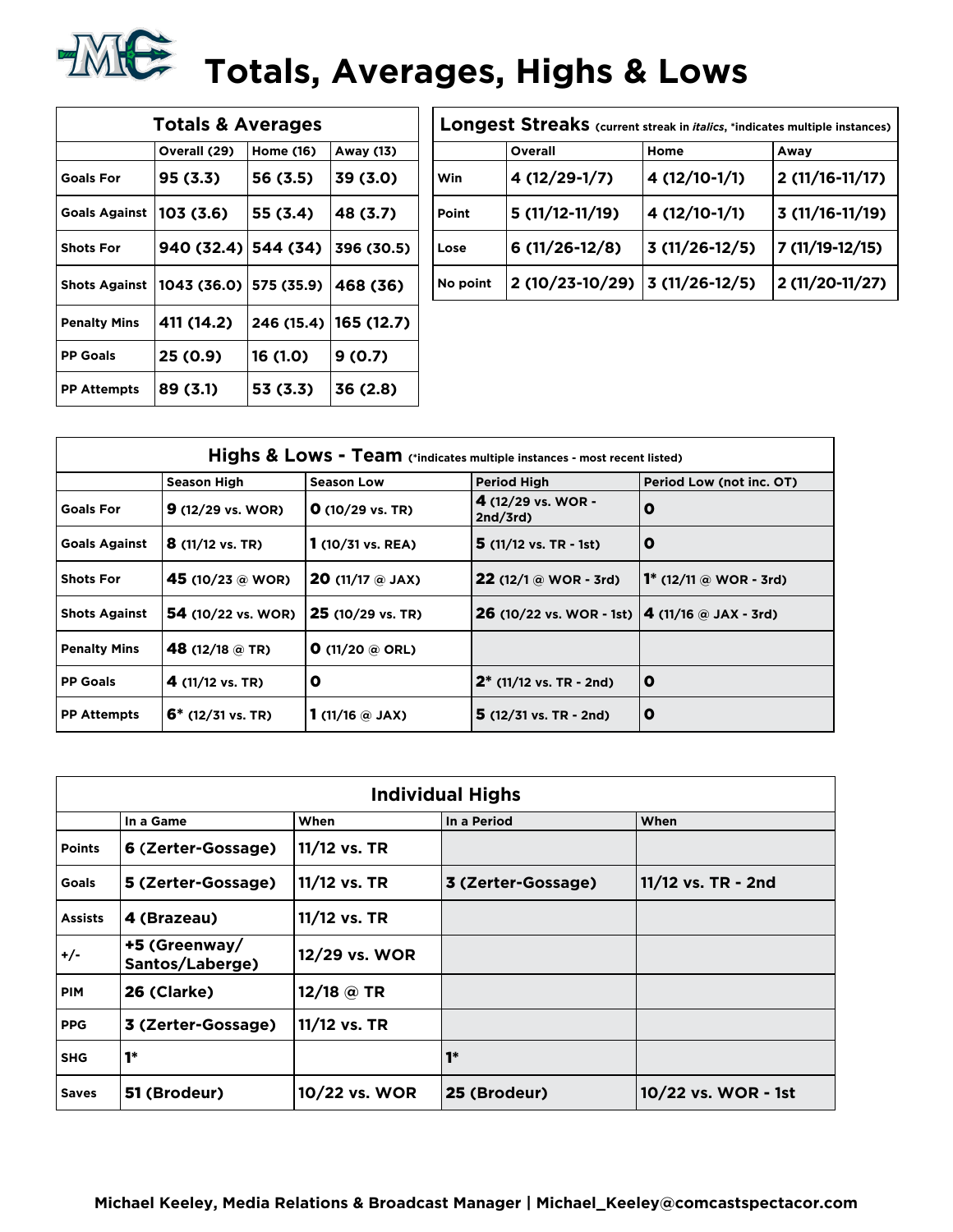

# **Situational Records**

| <b>Situation</b>              | <b>Overall</b>    | Home            | Away            | <b>Last Time</b>           |
|-------------------------------|-------------------|-----------------|-----------------|----------------------------|
| <b>Extra Time</b>             | $2 - 3 - 1$       | $1 - 1 - 0$     | $1 - 2 - 1$     | 1/1/22 vs. ADK (3-2 W/OT)  |
| Overtime (3 on 3)             | $0 - 3$           | $1 - 1$         | $0 - 2$         | 1/1/22 vs. ADK (3-2 W/OT)  |
| <b>Shootout</b>               | $1 - 1$           |                 | $1 - 1$         | $12/17/21 @ TR (4-3 W/SO)$ |
|                               |                   |                 |                 |                            |
| <b>Scoring First</b>          | $8 - 5 - 0 - 1$   | $7 - 3 - 0 - 0$ | $1 - 2 - 0 - 1$ | 1/9/22 vs. ADK (4-1 W)     |
| <b>Opponent Scores First</b>  | $5 - 7 - 3 - 0$   | $2 - 3 - 1 - 0$ | $3 - 4 - 2 - 0$ | $1/7/22$ @ ADK (3-2 W)     |
|                               |                   |                 |                 |                            |
| <b>Outshooting opponent</b>   | $4 - 5 - 0 - 1$   | $4 - 3 - 0 - 0$ | $0 - 2 - 0 - 1$ | 1/8/22 vs. ADK (2-5 L)     |
| <b>Outshot by opponent</b>    | $8 - 7 - 3 - 0$   | $4 - 3 - 1 - 0$ | $4 - 4 - 2 - 0$ | $1/9/22$ vs. ADK (4-1 W)   |
| Equal # of shots              | $1 - 0 - 0 - 0$   |                 | $1 - 0 - 0 - 0$ | 12/17/21 @ TR (4-3 W/SO)   |
|                               |                   |                 |                 |                            |
| <b>Scoring at least 1 PPG</b> | $9 - 4 - 3 - 0$   | $7 - 1 - 1 - 0$ | $2 - 3 - 2 - 0$ | 1/9/22 vs. ADK             |
| <b>Score 1 PPG</b>            | $4 - 3 - 2 - 0$   | $3 - 1 - 0 - 0$ | $1 - 2 - 2 - 0$ | 1/9/22 vs. ADK             |
| <b>Score 2 PPG</b>            | $5 - 1 - 0 - 0$   | $4 - 0 - 0 - 0$ | $1 - 1 - 0 - 0$ | 12/31/21 vs. TR            |
| Score 3 PPG                   |                   |                 |                 | 1/14/20 vs. WOR            |
| <b>Score 4 PPG</b>            | $0 - 0 - 1 - 0$   | $0 - 0 - 1 - 0$ |                 | 11/12/21 vs. TR            |
| <b>No PPG</b>                 | $4 - 8 - 0 - 1$   | $2 - 5 - 0 - 0$ | $2 - 3 - 0 - 1$ | $1/7/22$ @ ADK             |
| Allowing at least 1 PPG       | $5 - 4 - 2 - 0$   | $4 - 2 - 1 - 0$ | $1 - 2 - 1 - 0$ | 1/9/22 vs. ADK             |
| <b>Allow 1 PPG</b>            | $4 - 3 - 0 - 0$   | $3-1-0-0$       | $1 - 2 - 0 - 0$ | 1/9/22 vs. ADK             |
| <b>Allow 2 PPG</b>            | $1 - 1 - 1 - 0$   | $1 - 1 - 0 - 0$ | $0 - 0 - 1 - 0$ | 1/8/22 vs. ADK             |
| <b>Allow 3 PPG</b>            | $0 - 0 - 1 - 0$   | $0 - 0 - 1 - 0$ |                 | 11/12/21 vs. TR            |
| <b>No PPG allowed</b>         | $8 - 8 - 1 - 1$   | $5 - 4 - 0 - 0$ | $3 - 4 - 1 - 1$ | $1/7/22$ @ ADK             |
| More PP than opponent         | $5 - 4 - 1 - 0$   | $5 - 1 - 0 - 0$ | $0 - 3 - 1 - 0$ | 12/31/21 vs. TR            |
| Fewer PP than opponent        | $8 - 4 - 1 - 1$   | $4 - 2 - 1 - 0$ | $4 - 2 - 0 - 1$ | 1/9/22 vs. ADK             |
| Equal PP as opponent          | $0 - 4 - 1 - 0$   | $0 - 3 - 0 - 0$ | $0 - 1 - 1 - 0$ | 1/8/22 vs. ADK             |
|                               |                   |                 |                 |                            |
| vs. Eastern Conf              | $13 - 12 - 3 - 1$ | $9 - 6 - 1 - 0$ | $4 - 6 - 2 - 1$ | 1/9/22 vs. ADK             |
| vs. Western Conf              |                   |                 |                 | 2/28/20 @ WHE              |
| vs. North Div                 | $11 - 10 - 2 - 1$ | $9 - 5 - 1 - 0$ | $2 - 5 - 1 - 1$ | 1/9/22 vs. ADK             |
| vs. South Div                 | $2 - 2 - 1 - 0$   | $0 - 1 - 0 - 0$ | $2 - 1 - 1 - 0$ | 11/20/21 @ ORL             |
| vs. Central Div               |                   |                 |                 | 2/28/20 @ WHE              |
| vs. Mountain Div              |                   |                 |                 | 3/2/19 @ UTA               |
| vs. TR (16 gm)                | $3 - 3 - 1 - 0$   | $2 - 1 - 1 - 0$ | $1 - 2 - 0 - 0$ | 12/31/21 (H) 5-3 W         |
| vs. WOR (14 gm)               | $4 - 2 - 1 - 1$   | $4 - 0 - 0 - 0$ | $0 - 2 - 1 - 1$ | 12/29/21 (H) 9-7 W         |
| vs. ADK (14 gm)               | $3 - 4 - 0 - 0$   | $2 - 3 - 0 - 0$ | $1 - 1 - 0 - 0$ | $1/9/22$ (H) 4-1 W         |
| vs. NFL (13 gm)               | $0 - 1 - 0 - 0$   | $0 - 1 - 0 - 0$ |                 | 11/26/21 (H) 2-4 L         |
| vs. REA (6 gm)                | $1 - 0 - 0 - 0$   | $1 - 0 - 0 - 0$ |                 | 10/31/21 (H) 4-1 W         |
|                               |                   |                 |                 |                            |
| One goal games                | $5 - 2 - 3 - 1$   | $3 - 0 - 1 - 0$ | $2 - 2 - 2 - 1$ | $1/7/22$ @ ADK (3-2 W)     |
| Two goal games                | $4 - 5 - 0 - 0$   | $3 - 2 - 0 - 0$ | $1 - 3 - 0 - 0$ | 12/31/21 vs. TR (5-3 W)    |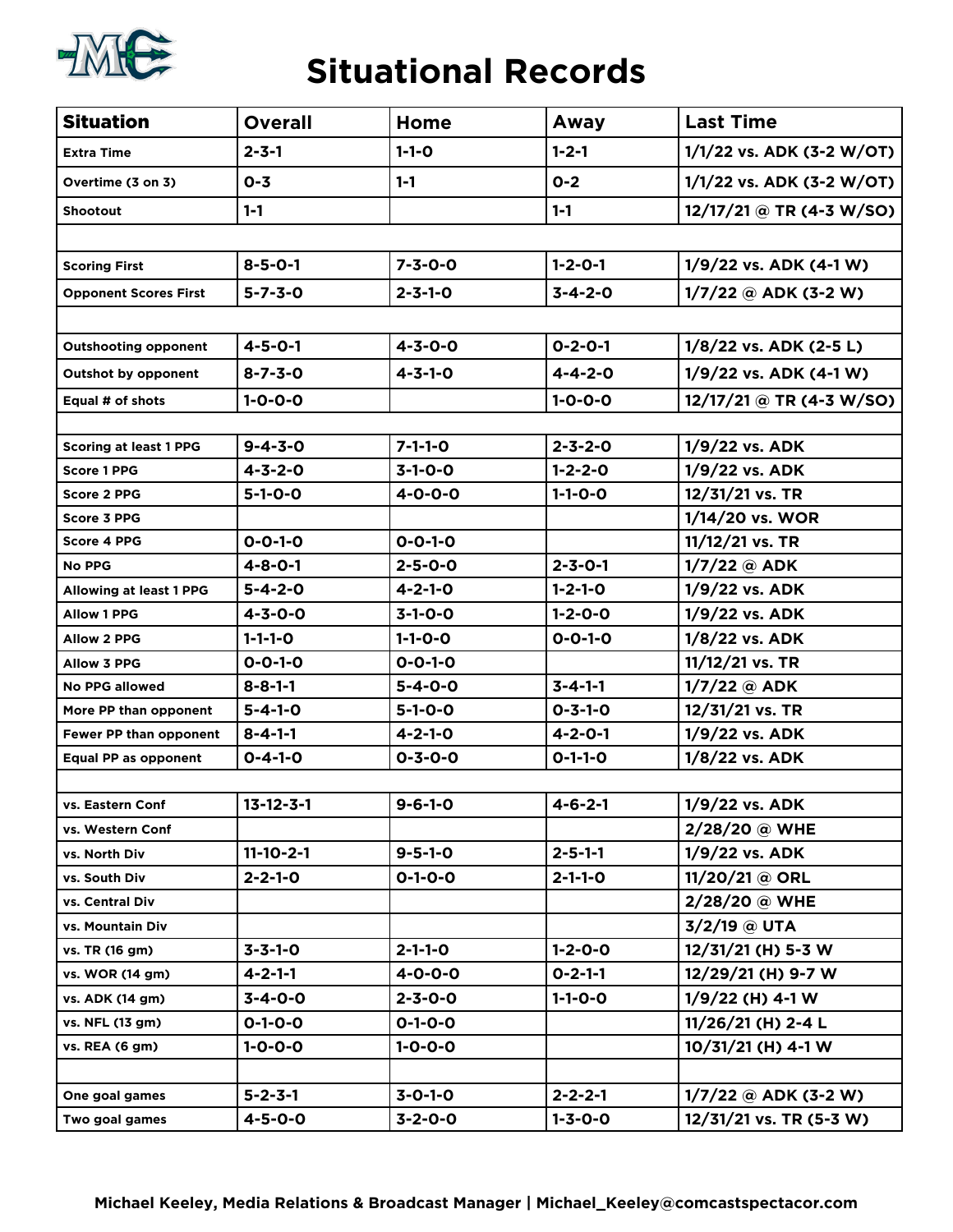

| <b>EVEL</b>             |                 |                 | Siludlional Records (Contra) |                           |
|-------------------------|-----------------|-----------------|------------------------------|---------------------------|
| <b>Situation</b>        | <b>Overall</b>  | Home            | Away                         | <b>Last time</b>          |
| <b>Sunday</b>           | $3-1-0-0$       | $3 - 1 - 0 - 0$ |                              |                           |
| Monday                  |                 |                 |                              |                           |
| <b>Tuesday</b>          | $1 - 0 - 0 - 0$ |                 | $1 - 0 - 0 - 0$              |                           |
| Wednesday               | $3 - 1 - 1 - 1$ | $2 - 0 - 0 - 0$ | $1 - 1 - 1 - 1$              |                           |
| Thursday                |                 |                 |                              |                           |
| <b>Friday</b>           | $5 - 3 - 2 - 0$ | $3 - 3 - 1 - 0$ | $2 - 0 - 1 - 0$              |                           |
| Saturday                | $1 - 7 - 0 - 0$ | $1 - 2 - 0 - 0$ | $0 - 5 - 0 - 0$              |                           |
|                         |                 |                 |                              |                           |
| Following a win         | $5 - 6 - 1 - 0$ | $2 - 3 - 0 - 0$ | $3 - 3 - 1 - 0$              |                           |
| Following a loss        | $7 - 6 - 2 - 1$ | $6 - 3 - 1 - 0$ | $1 - 3 - 1 - 1$              |                           |
|                         |                 |                 |                              |                           |
| 1st game of consec.     | $6 - 2 - 1 - 0$ | $3 - 2 - 0 - 0$ | $3 - 0 - 1 - 0$              |                           |
| Played previous night   | $3 - 7 - 0 - 0$ | $2 - 2 - 0 - 0$ | $1 - 5 - 0 - 0$              |                           |
| 3rd game in a row       | $1 - 0 - 0 - 0$ | $1 - 0 - 0 - 0$ |                              |                           |
| <b>Stand-alone game</b> | $4 - 3 - 2 - 1$ | $4 - 2 - 1 - 0$ | $0 - 1 - 1 - 1$              |                           |
|                         |                 |                 |                              |                           |
| <b>Scoring 0 goals</b>  | $0 - 1 - 0 - 0$ | $0 - 1 - 0 - 0$ |                              | 10/29/21 vs. TR (0-2 L)   |
| <b>Scoring 1</b>        | $0 - 3 - 0 - 0$ | $0 - 2 - 0 - 0$ |                              | 12/5/21 vs. ADK (1-4 L)   |
| <b>Scoring 2</b>        | $1 - 5 - 0 - 1$ | $0 - 2 - 0 - 0$ | $1 - 3 - 0 - 1$              | 1/8/22 vs. ADK (2-5 L)    |
| <b>Scoring 3</b>        | $4 - 2 - 1 - 0$ | $2 - 0 - 0 - 0$ | $2 - 2 - 1 - 0$              | 1/7/22 @ ADK (3-2 W)      |
| <b>Scoring 4</b>        | $5 - 1 - 0 - 0$ | $4 - 0 - 0 - 0$ | $1 - 1 - 0 - 0$              | 1/9/22 vs. ADK (4-1 W)    |
| Scoring 5               | $1 - 0 - 0 - 0$ | $1 - 0 - 0 - 0$ |                              | 12/31/21 vs. TR (5-3 W)   |
| Scoring 6               | $1 - 0 - 1 - 0$ | $1 - 0 - 0 - 0$ | $0 - 0 - 1 - 0$              | 12/8/21 @ WOR (6-7 OTL)   |
| <b>Scoring 7</b>        | $0 - 0 - 1 - 0$ | $0 - 0 - 1 - 0$ |                              | 11/12/21 vs. TR (7-8 OTL) |
| <b>Scoring 8</b>        |                 |                 |                              | 1/24/20 vs. WOR (8-1 W)   |
| <b>Scoring 9</b>        | $1 - 0 - 0 - 0$ | $1 - 0 - 0 - 0$ |                              | 12/29/21 vs. WOR (9-7 W)  |
| Scored 10+              |                 |                 |                              |                           |
|                         |                 |                 |                              |                           |
| Allowing 0 goals        |                 |                 |                              | $1/25/20$ @ ADK (3-0 W)   |
| Allowing 1              | $4 - 0 - 0 - 0$ | $2 - 0 - 0 - 0$ | $2 - 0 - 0 - 0$              | 1/9/22 vs. ADK (4-1 W)    |
| <b>Allowing 2</b>       | 4-1-0-0         | $3 - 1 - 0 - 0$ | $1 - 0 - 0 - 0$              | $1/7/22$ @ ADK (3-2 W)    |
| Allowing 3              | $4 - 0 - 0 - 1$ | $3 - 0 - 0 - 0$ | $1 - 0 - 0 - 1$              | 12/31/21 vs. TR (5-3 W)   |
| <b>Allowing 4</b>       | $0 - 7 - 1 - 0$ | $0 - 4 - 0 - 0$ | $0 - 3 - 1 - 0$              | $12/15/21 @ TR (2-4 L)$   |
| <b>Allowing 5</b>       | $0 - 4 - 0 - 0$ | $0 - 1 - 0 - 0$ | $0 - 3 - 0 - 0$              | $1/8/22$ vs. ADK (2-5 L)  |
| <b>Allowing 6</b>       |                 |                 |                              | $3/1/20$ vs. SC (4-6 L)   |
| <b>Allowing 7</b>       | $1 - 0 - 1 - 0$ | $1 - 0 - 0 - 0$ | $0 - 0 - 1 - 0$              | 12/29/21 vs. WOR (9-7 W)  |
| <b>Allowing 8</b>       | $0 - 0 - 1 - 0$ | $0 - 0 - 1 - 0$ |                              | 11/12/21 vs. TR (7-8 OTL) |
| <b>Allowing 9</b>       |                 |                 |                              |                           |
| Allowing 10+            |                 |                 |                              |                           |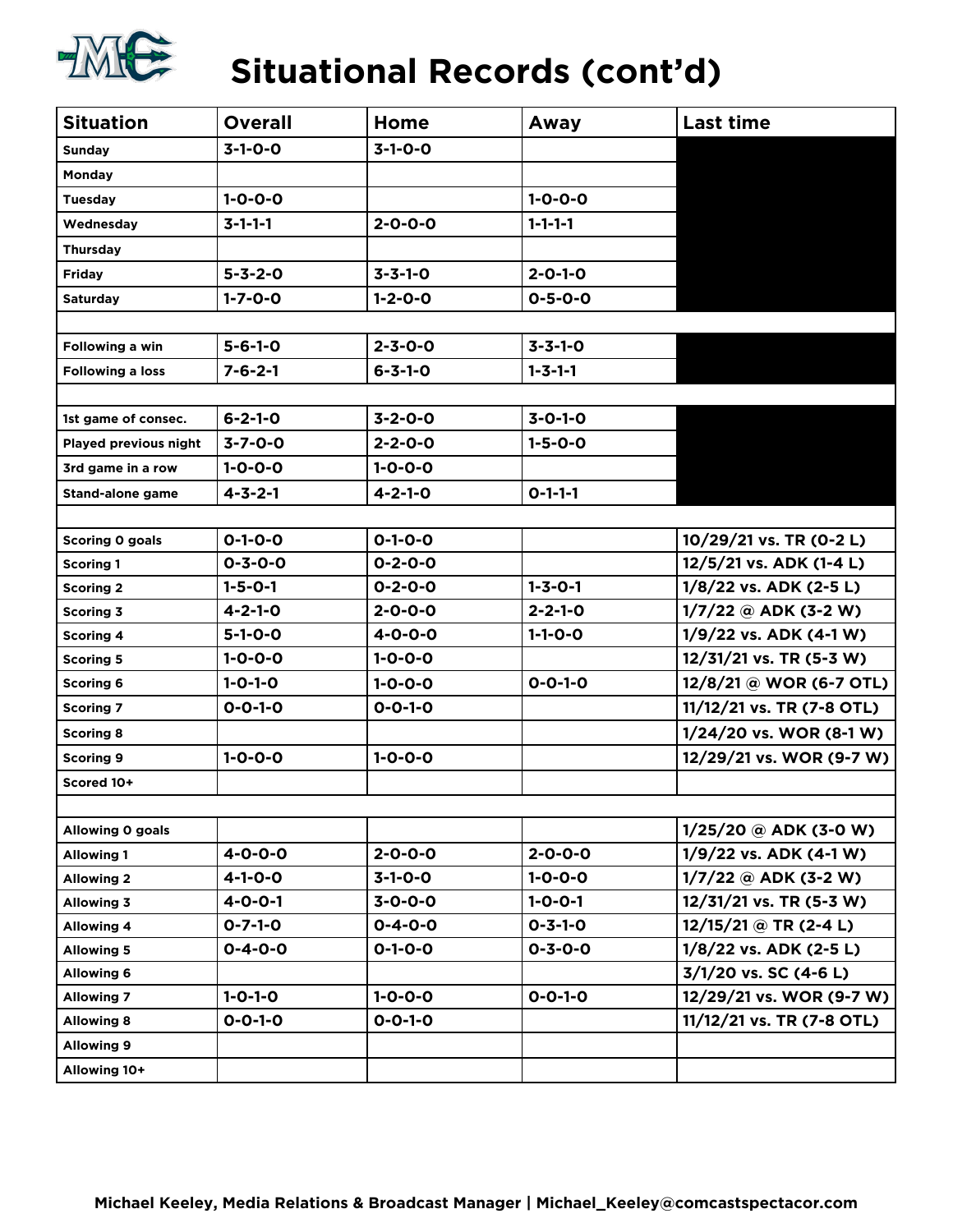

| <b>Situation</b>             | Home                                                            | Away                                   |
|------------------------------|-----------------------------------------------------------------|----------------------------------------|
|                              | A Mariners player                                               |                                        |
| Scored two goals in a game   | P. Laberge (1/9/22 vs. ADK)                                     | J. Brazeau (12/8/21 @ WOR)             |
| Scored a hat trick           | A. Kile (12/29/21 vs. WOR)                                      | J. Elmer (12/6/19 @ ADK)               |
| Scored four goals in a game  | A. Kile (12/29/21 vs. WOR)                                      |                                        |
| Had three points in a game   | A. Kile (1/1/22 vs. ADK)                                        | V. Berglund (11/20/21 @ ORL)           |
| Had four points in a game    | A. Kile (12/29/21 vs. WOR)                                      | D. Fox/R. Culkin (11/22/19 @ NOR)      |
| Had five points in a game    | L. Zerter-Gossage/J. Brazeau<br>$(11/12/21 \text{ vs. TR})$     |                                        |
| Had six points in a game     | L. Zerter-Gossage (11/12/21 vs. TR)                             |                                        |
| Had three assists in a game  | A. Kile (1/1/22 vs. ADK)                                        | A. Kile (1/17/20 @ BRM)                |
| Had four assists in a game   | J. Brazeau (11/12/21 vs. TR)                                    |                                        |
| <b>Shutout</b>               | B. Halverson (1/18/19 vs. MAN)                                  | C. LaCouvee $(1/29/20 \text{ @ }$ ADK) |
|                              |                                                                 |                                        |
| Received a fighting major    | A. Kile (1/8/22 vs. ADK)                                        | G. Clarke (12/15/21 @ TR)              |
| <b>Received a misconduct</b> | B. St-Louis/C. Askew/C. Doherty/I.<br>McKinnon (1/9/22 vs. ADK) | M. Robidoux $(2/26/20)$ @ REA)         |
| Was ejected from a game      | C. Bleackley (11/14/21 vs. TR)                                  | G. Clarke (12/18/21 @ TR)              |
|                              |                                                                 |                                        |
|                              |                                                                 |                                        |
|                              |                                                                 |                                        |
|                              |                                                                 |                                        |
|                              | <b>Game events (2021-22)</b>                                    |                                        |
| <b>Mariners penalty shot</b> | J. Brazeau (11/5/21 vs. FLA - miss)                             |                                        |
| <b>Penalty shot against</b>  |                                                                 | M. St-Cyr (12/15/21 @ TR - miss)       |
| <b>Mariners hat tricks</b>   | E. Tralmaks (10/22/21 vs. WOR)                                  |                                        |
|                              | L. Zerter-Gossage (11/12/21 vs. TR)                             |                                        |
|                              | A. Voyer (11/24/21 vs. WOR)                                     |                                        |
|                              | N. Master (12/10/21 vs. WOR)                                    |                                        |
|                              | A. Kile (12/29/21 vs. WOR)                                      |                                        |
| OT winners                   | P. Laberge (1/1/22 vs. ADK)                                     |                                        |
|                              |                                                                 |                                        |
|                              |                                                                 |                                        |
|                              |                                                                 |                                        |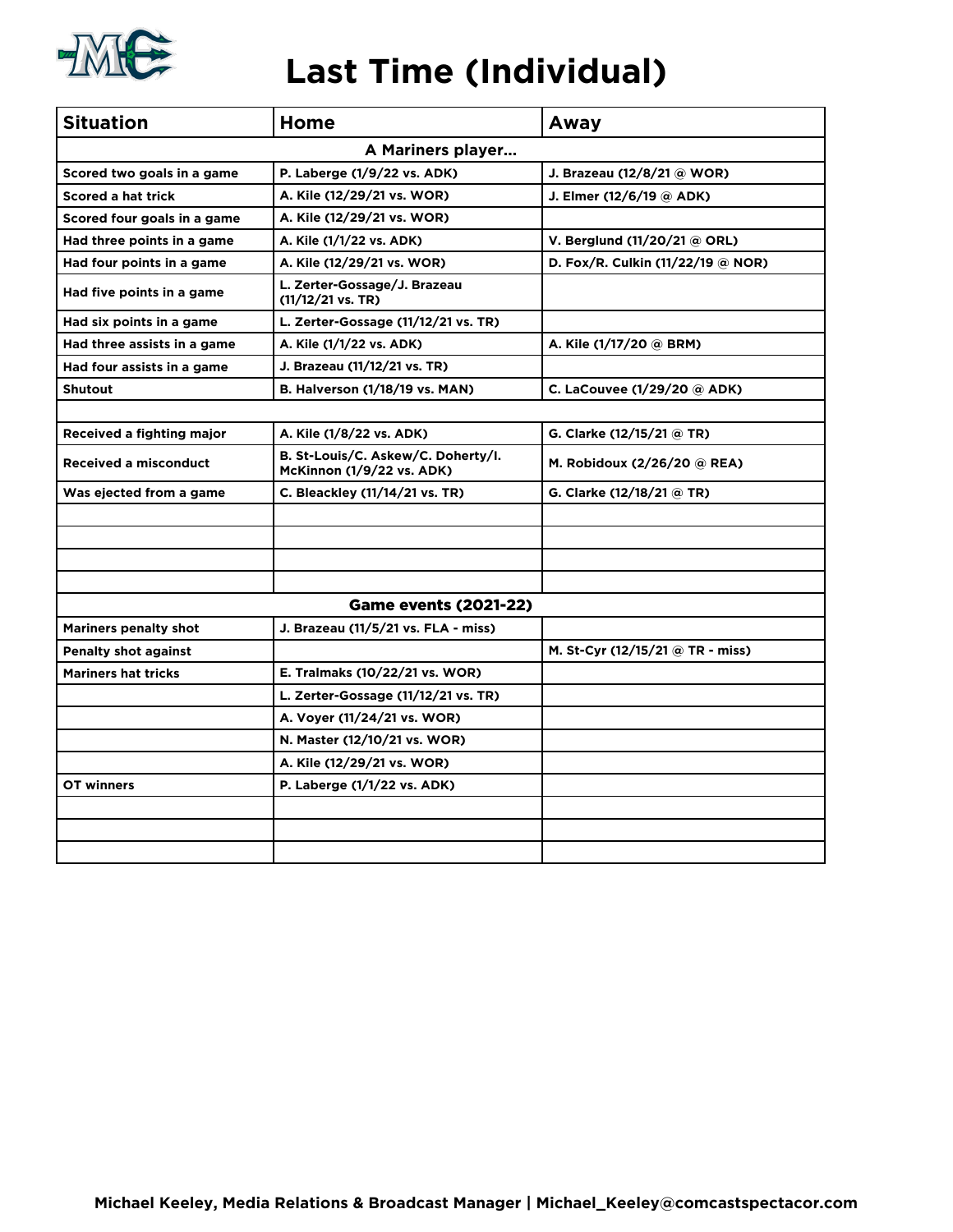

| Date                           | Opp.               | Time/Res           | Record                             | <b>Standing</b>                      | <b>GWG</b>                 | PP                           | <b>OPP</b>  | SF       | SΛ       | PIM            | <b>OPM</b>     | <b>MNE Goalie</b>                 | <b>Opp Goalie</b>                       | Length       | Att          |
|--------------------------------|--------------------|--------------------|------------------------------------|--------------------------------------|----------------------------|------------------------------|-------------|----------|----------|----------------|----------------|-----------------------------------|-----------------------------------------|--------------|--------------|
| Oct. 22nd WOR                  |                    | W 6-3              | $1 - 0 - 0 - 0$                    |                                      | 2nd, North E. Tralmaks     | 2/3                          | 1/6         | 34       | 54       | 12             | 16             | Brodeur (51/54)                   | Kapelmaster (28/34)                     | 2:34         | 4541         |
| Oct. 23rd @WOR                 |                    | $L$ 3-4            | $1 - 1 - 0 - 0$                    | 3rd, North   N. Pierog               |                            | 0/4                          | 0/2         | 45       | 30       | 8              | 12             | Bouthillier (26/30)               | Ellis (42/45)                           | 2:39         | 10508        |
| Oct. 29th TR                   |                    | $L0-2$             | $1 - 2 - 0 - 0$                    | 4th, North                           | O. Archambault 0/2         |                              | 0/3         | 34       | 25       | 6              | 4              | Gillies (23/25)                   | Desrosiers (34/34)                      | 2:13         | 2303         |
| Oct. 31st REA                  |                    | W4-1               | $2 - 2 - 0 - 0$                    | 3rd, North                           | N. Master                  | 2/3                          | 0/1         | 39       | 30       | $\overline{7}$ | 11             | Brodeur (29/30)                   | Nagle (35/39)                           | 2:06         | 1624         |
| Nov. 5th FLA                   |                    | $L1-4$             | $2 - 3 - 0 - 0$                    | 4th, North                           | D. Vander Esch             | 0/3                          | 0/3         | 25       | 33       | 13             | 13             | Brodeur (29/32)                   | Johnson (24/25)                         | 2:22         | 2658         |
| Nov. 12th TR                   |                    | OTL 7-8            | $2 - 3 - 1 - 0$                    | 5th, North                           | P. Abbandonato 4/4         |                              | 3/6         | 37       | 47       | 14             | 10             |                                   | Bouthillier (34/39)* Desrosiers (30/37) | 2:45         | 2997         |
| Nov. 14th TR                   |                    | W 4-3              | $3 - 3 - 1 - 0$                    | 4th, North   P. Laberge              |                            | 1/3                          | 0/1         | 35       | 34       | 25             | 16             | Brodeur (31/34)                   | Poulin (31/35)                          | 2:20         | 2121         |
| Nov. 16th @JAX                 |                    | W 3-1              | $4 - 3 - 1 - 0$                    | 3rd, North                           | P. Laberge                 | 0/1                          | 0/4         | 21       | 23       | 18             | 12             | Brodeur (22/23)                   | Wall (18/20)                            | 2:15         | 8845         |
| Nov. 17th @JAX                 |                    | W 2-1              | $5 - 3 - 1 - 0$                    | 3rd, North   C. Askew                |                            | 1/2                          | 0/5         | 20       | 38       | 10             | 4              | Bouthillier (37/38)               | Williams (18/20)                        | 2:21         | 3246         |
| Nov. 19th @JAX                 |                    | OTL 3-4            | $5 - 3 - 2 - 0$                    | 3rd, North                           | <b>B.</b> Hawerchuk        | 1/4                          | 2/3         | 26       | 37       | 8              | 10             | Brodeur (33/37)                   | Wall (23/26)                            | 2:36         | 6776         |
| Nov. 20th @ORL                 |                    | $L4-5$             | $5 - 4 - 2 - 0$                    | 3rd, North                           | M. Brodzinski              | 1/2                          | 0/0         | 25       | 28       | 0              | 14             | Bouthillier (23/28)               | Emond (21/25)                           | 2:28         | 6336         |
| Nov. 24th WOR                  |                    | W 4-2              | $6 - 4 - 2 - 0$                    | 3rd, North   A. Voyer                |                            | 2/3                          | 0/2         | 43       | 29       | 4              | 6              | Brodeur (27/29)                   | Appelby (39/42)                         | 2:15         | 2231         |
| Nov. 26th NEW                  |                    | $L2-4$             | $6 - 5 - 2 - 0$                    | 3rd, North                           | T. Skirving                | 0/3                          | 1/4         | 27       | 36       | 10             | 8              | Brodeur (32/36)                   | Cormier (25/27)                         | 2:14         | 2697         |
| Nov. 27th @ADK                 |                    | $L$ 3-5            | $6 - 6 - 2 - 0$                    |                                      | 3rd, North   I. Chukarov   | 0/3                          | 1/4         | 40       | 36       | 14             | 12             | Brodeur (15/16)*                  | Mitens (37/40)                          | 2:29         | 3484         |
| Dec. 1st                       | @WOR               | SOL 2-3            | $6 - 6 - 2 - 1$                    | 4th, North                           | L. Coughlin $(SO)$ 0/2     |                              | 0/4         | 40       | 36       | 8              | 4              | Brodeur (34/36)                   | Ellis (38/40)                           | 2:34         | 2221         |
| Dec. 4th                       | <b>ADK</b>         | $L1-4$             | $6 - 7 - 2 - 1$                    | 5th, North   S. Vidmar               |                            | 0/3                          | 0/3         | 29       | 31       | 6              | 6              | Booth (27/30)                     | Mitens (28/29)                          | 2:25         | 3115         |
| Dec. 5th<br>Dec. 8th           | <b>ADK</b><br>@WOR | $L1-4$             | $6 - 8 - 2 - 1$<br>$6 - 8 - 3 - 1$ | 5th, North   S. Vidmar<br>5th, North |                            | 0/2<br>1/2                   | 0/1<br>0/2  | 31<br>32 | 33<br>47 | 8<br>6         | 10<br>6        | Brodeur (29/32)<br>Booth (16/17)* | Mitens (30/31)                          | 2:15<br>2:36 | 2342<br>5422 |
| Dec. 10th WOR                  |                    | OTL 6-7<br>W 3-2   | $7 - 8 - 3 - 1$                    | 5th, North   N. Master               | A. Repaci                  | 0/5                          | 0/2         | 43       | 37       | 18             | 24             | Booth (35/37)                     | Ellis (26/32)<br>Poreda (40/32)         | 2:33         | 3351         |
| Dec. 11th @WOR                 |                    | $L2-4$             | $7-9-2-1$                          | 5th, North                           | J. Smotherman              | $\left  \frac{1}{1} \right $ | 0/2         | 17       | 37       | 8              | 14             | Booth (20/23)*                    | Poreda (15/17)                          | 2:31         | 5060         |
| Dec. 15th @TR                  |                    | $L2-4$             | $7 - 10 - 2 - 1$                   | 5th, North                           | C. Desruisseaux 0/4        |                              | 0/3         | 27       | 42       | 11             | 13             | Brodeur (38/42)                   | Desrosiers (25/27)                      | 2:33         | 3049         |
| Dec. 17th @TR                  |                    | $W/SO$ 4-3         | $8 - 10 - 2 - 1$                   |                                      | 5th, North   C. Askew (SO) | 2/4                          | 1/5         | 40       | 40       | 22             | 24             | Booth (37/40)                     | Poulin (36/40)                          | 3:11         | 3340         |
| Dec. 18th @TR                  |                    | $L2-5$             | $8 - 11 - 2 - 1$                   | 5th, North                           | A. D'Aoust                 | 2/6                          | 1/6         | 39       | 35       | 48             | 18             | Brodeur (25/30)*                  | Desrosiers (33/35)                      | 2:44         | 3002         |
| Dec. 29th WOR                  |                    | W 9-7              | $9 - 11 - 2 - 1$                   | 5th, North                           | M. Duquette                | 0/5                          | 2/6         | 43       | 51       | 19             | 19             | Brodeur (44/51)                   | Pawloski (34/42)                        | 2:33         | 2812         |
| Dec. 31st TR                   |                    | W 5-3              |                                    | 10-11-2-1 5th, North                 | M. Santos                  | 2/6                          | 0/3         | 30       | 32       | 6              | 12             | Brodeur (29/32)                   | Berube (25/29)                          | 2:16         | 2765         |
| Jan. 1st                       | <b>ADK</b>         | W/OT 3-2           |                                    | 11-11-2-1 4th, North                 | P. Laberge (OT)            | 1/4                          | 1/5         | 31       | 33       | 14             | 12             | Bouthillier (31/33)               | Kasel (28/31)                           | 2:13         | 2281         |
| Jan. 7th                       | @ADK               | W 3-2              |                                    | 12-11-2-1 3rd, North                 | N. Master                  | 0/1                          | 0/2         | 28       | 35       | $\overline{4}$ | $\overline{2}$ | Brodeur (33/35)                   | Kasel (25/28)                           | 2:23         | 2708         |
| Jan. 8th                       | <b>ADK</b>         | $L2-5$             |                                    | 12-12-2-1 5th, Notth                 | J. Ryczek                  | 1/3                          | 2/3         | 34       | 33       | 30             | 30             | Booth (28/33)                     | Sakellaropoulos (32/34)                 | 2:32         | 2671         |
| Jan 9th                        | <b>ADK</b>         | W4-1               |                                    | 13-12-2-1 2nd, North P. Laberge      |                            |                              | $1/1$ $1/4$ | 37       | 29       | 50             | 34             | Brodeur (36/37)                   | Sakellaropoulos (25/28)                 | 2:27         | 2465         |
| Jan. 12th                      | @WOR               | 7:05 PM            |                                    |                                      |                            |                              |             |          |          |                |                |                                   |                                         |              |              |
| Jan. 21st ORL                  |                    | 7:15 PM            |                                    |                                      |                            |                              |             |          |          |                |                |                                   |                                         |              |              |
| Jan. 22nd ORL                  |                    | 6:00 PM            |                                    |                                      |                            |                              |             |          |          |                |                |                                   |                                         |              |              |
| Jan. 23rd ORL                  |                    | 3:00 PM            |                                    |                                      |                            |                              |             |          |          |                |                |                                   |                                         |              |              |
| Jan. 28th WOR                  |                    | 7:15 PM            |                                    |                                      |                            |                              |             |          |          |                |                |                                   |                                         |              |              |
| Jan. 29th REA                  |                    | 6:00 PM            |                                    |                                      |                            |                              |             |          |          |                |                |                                   |                                         |              |              |
| Jan. 30th TR                   |                    | 5:00 PM            |                                    |                                      |                            |                              |             |          |          |                |                |                                   |                                         |              |              |
| Feb. 2nd                       | @TR                | 7:00 PM            |                                    |                                      |                            |                              |             |          |          |                |                |                                   |                                         |              |              |
| Feb. 4th                       | @TR                | 7:00 PM            |                                    |                                      |                            |                              |             |          |          |                |                |                                   |                                         |              |              |
| Feb. 5th<br>Feb. 9th           | @TR<br>@NEW        | 3:00 PM<br>5:30 PM |                                    |                                      |                            |                              |             |          |          |                |                |                                   |                                         |              |              |
| Feb. 11th                      | @NEW               | 5:30 PM            |                                    |                                      |                            |                              |             |          |          |                |                |                                   |                                         |              |              |
| Feb. 12th @NEW                 |                    | 5:30 PM            |                                    |                                      |                            |                              |             |          |          |                |                |                                   |                                         |              |              |
| Feb. 13th @NEW                 |                    | 2:30 PM            |                                    |                                      |                            |                              |             |          |          |                |                |                                   |                                         |              |              |
| Feb. 18th NEW                  |                    | 7:15 PM            |                                    |                                      |                            |                              |             |          |          |                |                |                                   |                                         |              |              |
| Feb. 19th TR                   |                    | 6:00 PM            |                                    |                                      |                            |                              |             |          |          |                |                |                                   |                                         |              |              |
| Feb. 20th TR                   |                    | 3:00 PM            |                                    |                                      |                            |                              |             |          |          |                |                |                                   |                                         |              |              |
| Feb. 23rd @TR                  |                    | 7:00 PM            |                                    |                                      |                            |                              |             |          |          |                |                |                                   |                                         |              |              |
| Feb. 25th @ ADK                |                    | 7:00 PM            |                                    |                                      |                            |                              |             |          |          |                |                |                                   |                                         |              |              |
| Feb.26th @ADK                  |                    | 7:00 PM            |                                    |                                      |                            |                              |             |          |          |                |                |                                   |                                         |              |              |
| Mar. 5th                       |                    | @WOR 7:05 PM       |                                    |                                      |                            |                              |             |          |          |                |                |                                   |                                         |              |              |
| Mar. 6th                       | @WOR               | 3:05 PM            |                                    |                                      |                            |                              |             |          |          |                |                |                                   |                                         |              |              |
| Mar. 9th WOR                   |                    | 7:00 PM            |                                    |                                      |                            |                              |             |          |          |                |                |                                   |                                         |              |              |
| Mar. 13th @ADK                 |                    | 3:00 PM            |                                    |                                      |                            |                              |             |          |          |                |                |                                   |                                         |              |              |
| Mar. 16th ADK                  |                    | 7:00 PM            |                                    |                                      |                            |                              |             |          |          |                |                |                                   |                                         |              |              |
| Mar. 18th @TR                  |                    | 7:00 PM            |                                    |                                      |                            |                              |             |          |          |                |                |                                   |                                         |              |              |
| Mar. 19th SC                   |                    | 6:00 PM            |                                    |                                      |                            |                              |             |          |          |                |                |                                   |                                         |              |              |
| Mar. 20th SC<br>Mar. 25th NEW  |                    | 3:00 PM            |                                    |                                      |                            |                              |             |          |          |                |                |                                   |                                         |              |              |
|                                |                    | 7:15 PM            |                                    |                                      |                            |                              |             |          |          |                |                |                                   |                                         |              |              |
| Mar. 26th NEW<br>Mar. 27th NEW |                    | 6:00 PM<br>3:00 PM |                                    |                                      |                            |                              |             |          |          |                |                |                                   |                                         |              |              |
| Mar. 29th @TR                  |                    | 7:00 PM            |                                    |                                      |                            |                              |             |          |          |                |                |                                   |                                         |              |              |
| Apr. 1st                       | <b>ADK</b>         | 7:15 PM            |                                    |                                      |                            |                              |             |          |          |                |                |                                   |                                         |              |              |
| Apr. 2nd                       | @ADK               | 7:00 PM            |                                    |                                      |                            |                              |             |          |          |                |                |                                   |                                         |              |              |
| Apr. 3rd                       | @ADK               | 3:00 PM            |                                    |                                      |                            |                              |             |          |          |                |                |                                   |                                         |              |              |
| Apr. 6th                       | @WOR               | 7:05 PM            |                                    |                                      |                            |                              |             |          |          |                |                |                                   |                                         |              |              |
| Apr. 8th                       | @REA               | 7:00 PM            |                                    |                                      |                            |                              |             |          |          |                |                |                                   |                                         |              |              |
| Apr. 9th                       | @REA               | 6:00 PM            |                                    |                                      |                            |                              |             |          |          |                |                |                                   |                                         |              |              |
| Apr. 10th                      | @REA               | 3:00 PM            |                                    |                                      |                            |                              |             |          |          |                |                |                                   |                                         |              |              |
| Apr. 13th REA                  |                    | 7:00 PM            |                                    |                                      |                            |                              |             |          |          |                |                |                                   |                                         |              |              |
| Apr. 15th NEW                  |                    | 7:15 PM            |                                    |                                      |                            |                              |             |          |          |                |                |                                   |                                         |              |              |
| Apr. 16th NEW                  |                    | 6:00 PM            |                                    |                                      |                            |                              |             |          |          |                |                |                                   |                                         |              |              |
|                                |                    |                    |                                    |                                      |                            |                              |             |          |          |                |                |                                   |                                         |              |              |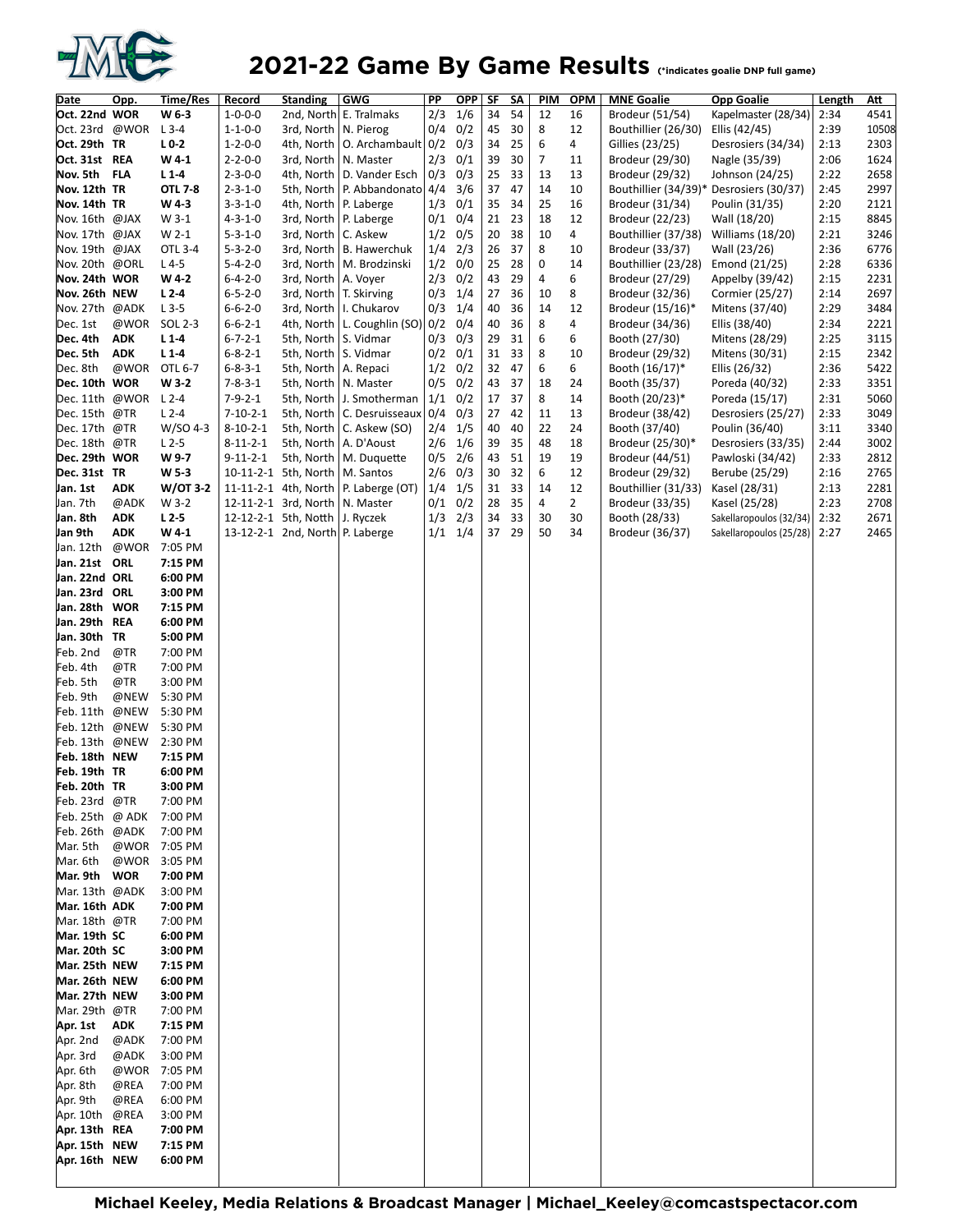# MAINE MARINERS PLAYER BIOS 2021-22 MAINE MARINERS PLAYER BIOS 2021-22

| #2 AMDREW PESKI Defenseman I R   01/eans, 0N   6'0   209   3/11/97 (Age 24)                                       |               |                         |                |                |                         |    |     |     |   |            |
|-------------------------------------------------------------------------------------------------------------------|---------------|-------------------------|----------------|----------------|-------------------------|----|-----|-----|---|------------|
| "NHL CONTRACT (PRV)*                                                                                              | 閂             | G                       | $\Rightarrow$  | ᅮ              | <b>NIK</b>              | ЫW | ſ,  | И   | 宝 | <b>PIM</b> |
| 12-13 BROCKVILLE (CCHL)                                                                                           | دى            | 0                       | 0              | 0              |                         |    |     |     |   |            |
| 13-14 BROCKVILLE (CCHL)                                                                                           | 9             | 5                       | 20             | జ              | ಪ                       | ь  | N   | N   | ▲ | 0          |
| 14-15 BROCKNILLE (CCHL) -**                                                                                       | 9             | 5                       | ఴ              | 42             | ∞                       | حە |     |     | N | ∍          |
| <b>CCHL CAREER</b>                                                                                                | 闫             | $\overline{\mathbf{u}}$ | မ္မာ           | န္ထ            | $\overline{\mathbf{z}}$ | N  | اتى | احد | P | D          |
| <b>THIS IN CITY (USHL)</b>                                                                                        | ဌ             | N                       | ಹ              | ಹ              | ಹ                       | 2  | 0   | N   | N | 0          |
| 16-17 CMV. OF NORTH DAKOTA (NCAA DI)                                                                              | S             | 0                       | دە             | دى             | 5                       |    |     |     |   |            |
| 17-18 DNIV. OF NORTH DAKOTA (NCAA DI)                                                                             | يو<br>4       |                         | ᆋ              | రా             | →                       |    |     |     |   |            |
| 18-19 CMV. OF NORTH DAKOTA (NCAA DI)                                                                              | Z             | د                       |                | دى             | N                       |    |     |     |   |            |
| 19-20 DNN. OF NORTH DAKOLA (NCAN DI)                                                                              | یب<br>ان      |                         | ص              | ᆯ              | ನ                       |    |     |     |   |            |
| <b>NCAA CAREER</b>                                                                                                | <b>125</b>    |                         | $\overline{a}$ | $\mathbf{z}$   | 74                      |    |     |     |   |            |
| 20-21 PROVIDENCE (AHL)                                                                                            | 5             | 0                       | 0              | 0              |                         |    |     |     |   |            |
| <b>20-21 JACKSONVILLE</b>                                                                                         | ಜ             | د٦                      | دە             | టా             | د                       |    |     |     |   |            |
| 21-22 MARINERS                                                                                                    | ಹ             |                         | دے             | ᆋ              | ∍                       |    |     |     |   |            |
| <b>PRO CAREER</b>                                                                                                 | $\frac{4}{3}$ | دى                      | 5              | ص              | $\infty$                |    |     |     |   |            |
| AHL CAREER                                                                                                        | ဓာ            | $\blacksquare$          | $\blacksquare$ | $\blacksquare$ |                         |    |     |     |   |            |
| ECHL CAREER (JAX, MNE)                                                                                            | $\frac{4}{5}$ | دى                      | 5              | ص              | $\infty$                |    |     |     |   |            |
| <b>MARINERS CAREER</b>                                                                                            | ಡ             |                         | دما            | <sup>-</sup>   | 4                       |    |     |     |   |            |
| <u>Notes:</u> Under contract with Providence since 2020-21 season, won a Clark Cup in his only season in the USHL |               |                         |                |                |                         |    |     |     |   |            |
| with Tri City in 15-16                                                                                            |               |                         |                |                |                         |    |     |     |   |            |
|                                                                                                                   |               |                         |                |                |                         |    |     |     |   |            |

| *Bookie*                         | 宅          | G | $\triangleright$ | $\overline{\mathbf{v}}$ | $\gtrapprox$  | $\overline{\mathbb{M}}$ |   | N | J | WM |
|----------------------------------|------------|---|------------------|-------------------------|---------------|-------------------------|---|---|---|----|
| 17-18 SHAWINIGAN (QMJHL)         |            |   |                  | ಹ                       |               |                         |   |   |   |    |
| <b>18-DO SHAWININGAN (OMIHL)</b> |            |   |                  | ದ                       | دە<br>ما      | S                       |   |   |   | P  |
| <b>19-20 HALIFAX (QMJHL)</b>     |            |   |                  | ಹ                       | 88            |                         |   |   |   |    |
| "A" (OMIHAX (OMIHL)              |            |   |                  |                         |               |                         |   |   |   |    |
| <u>QMIHL CAREER</u>              |            |   |                  | ಹ                       | $\frac{4}{5}$ |                         |   |   |   |    |
| <b>21-22 MARINERS</b>            | <u>209</u> | I | $\overline{5}$   | $\overline{P}$          | 冨             | احى                     | b |   |   | Ģ  |
| <b>PRO/ECHL/MARINERS CAREER</b>  |            |   | صه               |                         |               |                         |   |   |   |    |

| #4 BRENDAN ST-LOUIS Defenseman I-I Baei-Comeau, 00.15'0.18519/7/00 (Age 21)               |           |   |           |               |                         |      |   |   |                          |            |
|-------------------------------------------------------------------------------------------|-----------|---|-----------|---------------|-------------------------|------|---|---|--------------------------|------------|
| <b>Rookie</b> *                                                                           |           | E | Þ         |               | $\overline{\mathbf{z}}$ | PLIK | G | N |                          | <b>PIM</b> |
| 17-18 SOREL-TRACY (QCHL)                                                                  |           |   | ದ         | $\Rightarrow$ | ፰                       |      |   |   |                          |            |
| <b>18-19 BAEI-COMEAU (QMIHL)</b>                                                          | <u>ین</u> |   | cл        |               | ಹ                       | N    | ⋼ | D | $\overline{\phantom{0}}$ | $\bullet$  |
| <b>THIND) NEW COMERO (GMIHI</b>                                                           |           |   | $\bullet$ | ص             |                         |      |   |   |                          |            |
| QMIHL CAREER                                                                              | န္မ       |   | ಡ         | E             | န္ထ                     | ⋗    | Ō | Ō | Ō                        | Ō          |
| 20-21 GATINEAU (QIHL)                                                                     |           |   |           |               |                         |      |   |   |                          |            |
| <b>21-22 MARINERS</b>                                                                     |           |   |           |               | ᇹ                       |      |   |   |                          |            |
| <b>PRO/ECHL/MARINERS CAREER</b>                                                           | ದ         |   | Ñ         |               | 1                       |      |   |   |                          |            |
| <u>Notes:</u> Father, Brian has been equipment manager for Baie-Comeau Drakkar since 1997 |           |   |           |               |                         |      |   |   |                          |            |
|                                                                                           |           |   |           |               |                         |      |   |   |                          |            |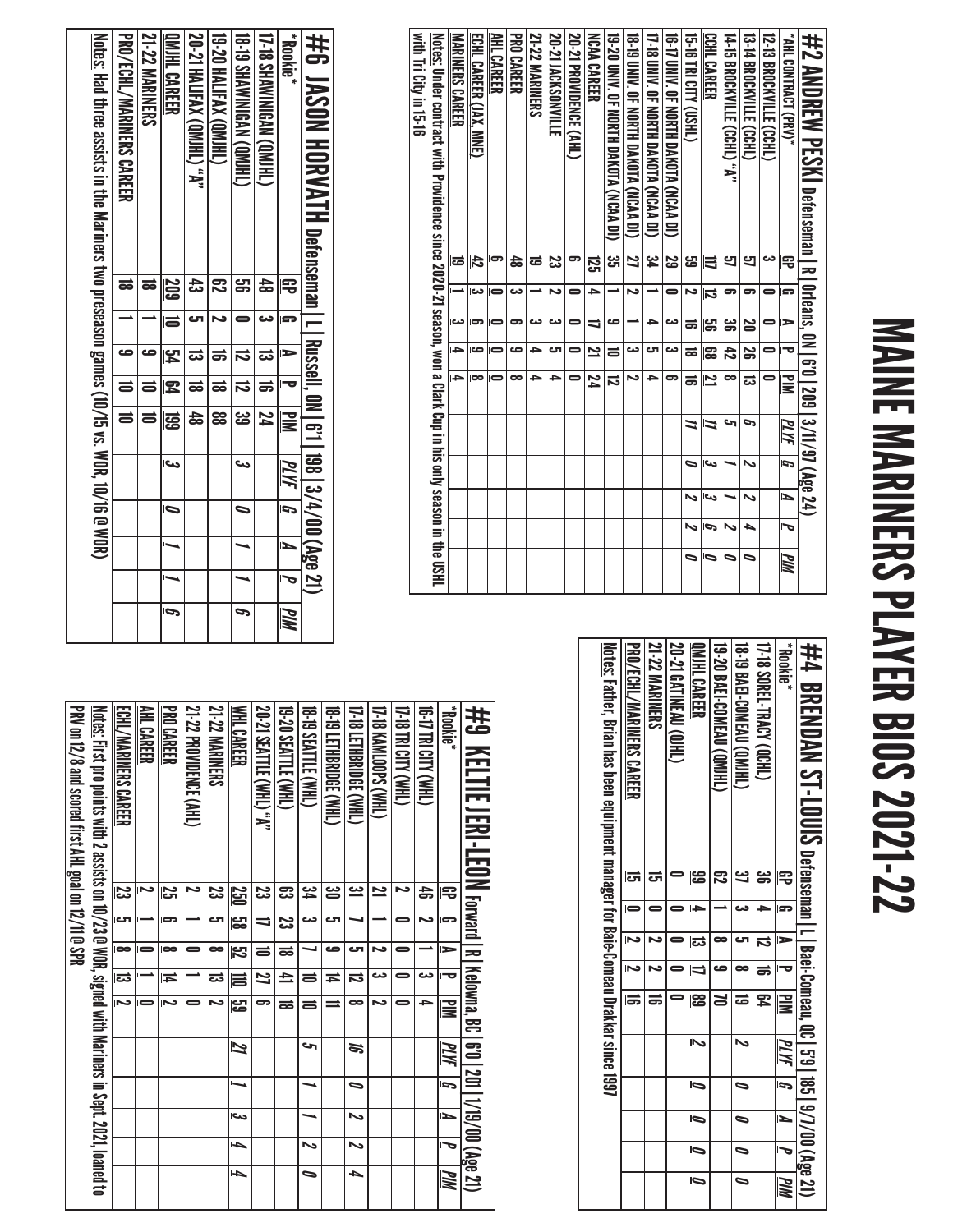| <b>21-22 MARINERS</b> | <b>19-20 MARINERS</b> | <b>SHINNERS</b> | <b>DNTEETING</b> | COLLEGE CAREER | 17-18 UMASS (NCAA DI) | 16-T UMASS (NCAA DI) | 15-10 DONO COLLEGE (NCAA DI) | $4 - 15$<br><b>BOSTON JR.</b><br><b>BRUINS (USPHL Premier)</b> | <b>TSHL</b><br><b>CAREER</b> | <b>13-TA DES MOINES</b><br>$\widetilde{\mathbb{H}}$ | 12-13 DES MOINES (USHL) |           | #12<br>JOSH COUTURIER | 39 GP), missed majority of 19-20 with wrist injury, played 20-21 with Knoxville Ice Bears (SPHL) | @ MAN, first pro goal on 3/30/19 @ ADK, was 10th in Hockey East freshman scoring in 15-16 (24 pts in | <u>Notes:</u> Signed with Mariners out of U-Mass Lowell at end of 18-19, first pro point with assist on 3/24/19 | ECHL/MARINERS CAREER<br>یع∥<br>$\equiv$ | AHL CAREER<br>ىم<br>0 | <b>PRO CAREER</b><br>ین<br>ات | 21-22 SPRINGFIELD (AHL)<br>$\Rightarrow$ | 21-22 LEHIGH VALLEY (AHL)<br>⊸<br>0 | <b>21-22 MARINERS</b><br>ಹ<br>┙ | 20-21 KNOXYVILLE<br>(CRHL)<br>ఙ<br>$\infty$ | <b>19-20 MARINERS</b><br>ౚ<br>∸ | <b>18-19 MARINERS</b><br>$\bullet$<br>دے | COLLEGE CAREER<br>뎡<br>یے | <b>18-19 UMASS LOWELL (NCAA DI)</b><br>یے<br>౼ | 17-18 UMASS LOWELL (NCAA DI)<br>ئع<br>4<br>دے | <b>(IQ ACA) LEWEL (NCAA DI)</b><br>合<br>→ | 15-TO UMASS LOWELL (NCAA DI)<br>జ<br>$\bullet$ | <b>USHL CAREER</b><br>జ<br>Ľ | 14:15 TRI CITY (USHL)<br>ஜ<br>జ | 13-T4 CEDAR RAPIDS (USHL)<br>Z<br>→ | "Blookie"<br>閂<br>$\overline{ }$ | #10<br><b>NEX</b><br><b>NASPIER</b><br><b>Forward</b>   L |  |
|-----------------------|-----------------------|-----------------|------------------|----------------|-----------------------|----------------------|------------------------------|----------------------------------------------------------------|------------------------------|-----------------------------------------------------|-------------------------|-----------|-----------------------|--------------------------------------------------------------------------------------------------|------------------------------------------------------------------------------------------------------|-----------------------------------------------------------------------------------------------------------------|-----------------------------------------|-----------------------|-------------------------------|------------------------------------------|-------------------------------------|---------------------------------|---------------------------------------------|---------------------------------|------------------------------------------|---------------------------|------------------------------------------------|-----------------------------------------------|-------------------------------------------|------------------------------------------------|------------------------------|---------------------------------|-------------------------------------|----------------------------------|-----------------------------------------------------------|--|
|                       | 25                    | ಹ               | జ                | Z              | జ                     | $\blacksquare$       | జ                            | 숩                                                              | 氐                            | జ                                                   | →                       | 厇         | Defenseman            |                                                                                                  |                                                                                                      |                                                                                                                 | ಹ                                       | -                     | 15                            | $\bullet$                                | 0                                   | ವ                               | ಹ                                           | 0                               | →                                        | E                         | $\equiv$                                       | ᇹ                                             | $\equiv$                                  | ಹ                                              | <u>ន</u>                     | ಹ                               | صه                                  | ≔                                | Broomall,                                                 |  |
| 0                     |                       | ىح              |                  | ᆋ              | ىح                    | $\bullet$            | مہ                           | ಹ                                                              | دم                           | دى                                                  | $\bullet$               | e         |                       |                                                                                                  |                                                                                                      |                                                                                                                 | 21                                      | 0                     | 12                            | $\bullet$                                | 0                                   | ಹ                               | ౚ                                           |                                 | ┙                                        | 183                       | ಹ                                              | ದ                                             | ᇘ                                         | И                                              | ]                            | 忐                               | ವ                                   | ত                                |                                                           |  |
|                       |                       |                 |                  |                |                       |                      |                              |                                                                |                              |                                                     |                         |           |                       |                                                                                                  |                                                                                                      |                                                                                                                 | ᆕ                                       |                       | las                           | $\Rightarrow$                            | 0                                   | $\Rightarrow$                   | 2                                           | د٦                              | $\bullet$                                | <u>ڪ </u>                 | $\Rightarrow$                                  | ಜ                                             | ൠ                                         | ಹ                                              | 12                           | ಹ                               | <sup>-</sup>                        | 곻                                | ے۔<br>ا                                                   |  |
| 0                     |                       | $\bullet$       |                  | ⇒              | ದ                     | 0                    | ⇒                            | 22                                                             | ⋍                            | ᇹ                                                   |                         | ►         | $\blacksquare$        |                                                                                                  |                                                                                                      |                                                                                                                 |                                         |                       |                               |                                          |                                     |                                 |                                             |                                 |                                          |                           |                                                |                                               |                                           |                                                |                              |                                 |                                     |                                  | $\overline{\Xi}$                                          |  |
| $\bullet$             | د                     | $\equiv$        | مہ               | <u>~</u>       | ᇘ                     | 0                    | ౼                            | జ                                                              | Ħ                            | ವ                                                   |                         | Ō         |                       |                                                                                                  |                                                                                                      |                                                                                                                 |                                         |                       |                               |                                          |                                     |                                 |                                             |                                 |                                          |                           |                                                |                                               |                                           |                                                |                              |                                 |                                     | ИΝ                               | $\overline{\mathbf{5}}$                                   |  |
| 0                     | ౼                     | $\bullet$       | ದ                | ൠ              | జ                     | $\Rightarrow$        | 24                           | ၼ                                                              | E.                           | ස                                                   | $\bullet$               | ≣         | Newbury, MA           |                                                                                                  |                                                                                                      |                                                                                                                 |                                         |                       |                               |                                          |                                     |                                 |                                             |                                 |                                          |                           |                                                |                                               |                                           |                                                | Ż                            | ∾                               |                                     | G                                |                                                           |  |
|                       |                       |                 |                  |                |                       |                      |                              |                                                                |                              |                                                     |                         |           |                       |                                                                                                  |                                                                                                      |                                                                                                                 |                                         |                       |                               |                                          |                                     |                                 |                                             |                                 |                                          |                           |                                                |                                               |                                           |                                                | احى                          | حہ                              |                                     | ≃                                |                                                           |  |
|                       |                       |                 |                  |                |                       |                      |                              | دے                                                             |                              |                                                     |                         | <u>РИ</u> | <u>ក្ខា</u>           |                                                                                                  |                                                                                                      |                                                                                                                 |                                         |                       |                               |                                          |                                     |                                 |                                             |                                 |                                          |                           |                                                |                                               |                                           |                                                |                              |                                 |                                     | ত                                | 1/28/95 (Age 26)                                          |  |
|                       |                       |                 |                  |                |                       |                      |                              | ∍                                                              |                              |                                                     |                         | G         | ទ្ធ                   |                                                                                                  |                                                                                                      |                                                                                                                 |                                         |                       |                               |                                          |                                     |                                 |                                             |                                 |                                          |                           |                                                |                                               |                                           |                                                | И                            | И                               |                                     | ЖМ                               |                                                           |  |
|                       |                       |                 |                  |                |                       |                      |                              | $\bullet$                                                      |                              |                                                     |                         | ►         | 3/3                   |                                                                                                  |                                                                                                      |                                                                                                                 |                                         |                       |                               |                                          |                                     |                                 |                                             |                                 |                                          |                           |                                                |                                               |                                           |                                                |                              |                                 |                                     |                                  |                                                           |  |
|                       |                       |                 |                  |                |                       |                      |                              |                                                                |                              |                                                     |                         |           |                       |                                                                                                  |                                                                                                      |                                                                                                                 |                                         |                       |                               |                                          |                                     |                                 |                                             |                                 |                                          |                           |                                                |                                               |                                           |                                                |                              |                                 |                                     |                                  |                                                           |  |

| #11 METIS ROELENS Forward   L   Roeselare, BEL   6'4   205   7/21/00 (Age 21)                                     |                  |                |               |                |              |                     |                    |                          |                          |     |
|-------------------------------------------------------------------------------------------------------------------|------------------|----------------|---------------|----------------|--------------|---------------------|--------------------|--------------------------|--------------------------|-----|
| <b>Rookie</b> *                                                                                                   |                  | $\overline{c}$ | E             | o              | $\mathbf{E}$ | PLYF                | $\overline{\bf 5}$ | N                        |                          | PIM |
| 17-18 GATINEAU (QMJHL)                                                                                            | <mark>ය</mark>   | ے              |               | <u>ਰ</u>       | Ħ            | حه                  | ∍                  |                          |                          |     |
| <b>18-19 GATINEAU (QMJHL)</b>                                                                                     |                  | ಹ              | S             | #              | ین           | S                   | $\bullet$          | $\overline{\phantom{0}}$ | $\overline{\phantom{0}}$ | Þ   |
| 19-20 GATINEAU (QMJHL) "A"                                                                                        | පු<br>ප          | ಹ              | _<br>ಅ        | $\frac{1}{48}$ | 2            |                     |                    |                          |                          |     |
| <b>20-21 GATINEAU (QMJHL) "A"</b>                                                                                 | <u>س</u>         | ನ              |               | <u>یع</u>      | ದ            | 4                   |                    |                          | ゝ                        | ゝ   |
| QMJHL CAREER                                                                                                      | $\frac{214}{11}$ | ಗ್ರ            | $\frac{8}{4}$ | <u>ន្</u> ជ    | ခြ           | $\overline{\bm{z}}$ |                    | احى                      | l-Da                     | Ģ   |
| <b>21-22 MARINERS</b>                                                                                             |                  |                |               | ౮              |              |                     |                    |                          |                          |     |
| PRO/ECHL/MARINERS CAREER                                                                                          | د١               |                |               | ת              |              |                     |                    |                          |                          |     |
| <u>Notes:</u> Signed with the Mariners during the holiday break, has a younger brother Milo, playing in the Q for |                  |                |               |                |              |                     |                    |                          |                          |     |
| Sherbrooke (6'6, 207 lbs)                                                                                         |                  |                |               |                |              |                     |                    |                          |                          |     |

| Cross Insurance Arena on 2/10/19, DNP in 2020-21, signed with the Mariners on 13, 2021 | <u>Notes:</u> Originally acquired by the Mariners from Wheeling in Feb. 2019, playing his final game as a Nailer at the | MARINERS CAREER    | <b>PRO/CELL CARER (WHE. MNE)</b> | <b>21-22 MARINERS</b> | <b>19-20 NARINERS</b> | <b>G-19 MARINERS</b> | <b>BNTEETING</b> | COLLEGE CAREER | 17-18 UMASS (NCAA DI) | <b>16-TJ UMASS (NCAA DI)</b> | 51-5 BOSTON COLLEGE (NCAN DI) | 14-15 BOSTON JR. BRUINS (USPHL Premier) | USHL CAREER | <b>CHRSO STANDINES (OSHL)</b> | 12-13 DES MONES (USHL) |               | #12_00H COUTURIER petenseman I I Newhury, MA 16'2 1195 13/3/95 (Age 26) |
|----------------------------------------------------------------------------------------|-------------------------------------------------------------------------------------------------------------------------|--------------------|----------------------------------|-----------------------|-----------------------|----------------------|------------------|----------------|-----------------------|------------------------------|-------------------------------|-----------------------------------------|-------------|-------------------------------|------------------------|---------------|-------------------------------------------------------------------------|
|                                                                                        |                                                                                                                         | đ                  |                                  |                       | Σ,                    | ಹ                    | <u>ین</u>        |                | జ                     |                              | జ                             | 푾                                       | ಚಿ          | జ                             |                        | 宅             |                                                                         |
|                                                                                        |                                                                                                                         | دے                 | ÷                                |                       |                       |                      |                  | ÷              |                       |                              |                               | ಹ                                       | دے          | دے                            |                        | G             |                                                                         |
|                                                                                        |                                                                                                                         | ص                  | la                               |                       |                       | œ                    |                  | 5              | ದ                     |                              | ٠                             | Z                                       |             | ᆯ                             |                        | $\Rightarrow$ |                                                                         |
|                                                                                        |                                                                                                                         | IJ                 | щ                                |                       | N                     | ᇹ                    | د                | Ľ              | ದ                     |                              | 5                             | జ                                       | ≖           | ವ                             |                        |               |                                                                         |
|                                                                                        |                                                                                                                         | $\overline{\bf 1}$ | န္တ                              | 0                     | 5                     | œ                    | ದ                | မ္မာ           | <u>یع</u>             |                              | 24                            | ఴ                                       | 3           | <mark>ය</mark>                | ∞                      | 긓             |                                                                         |
|                                                                                        |                                                                                                                         |                    |                                  |                       |                       |                      |                  |                |                       |                              |                               | دے                                      |             |                               |                        | ИW            |                                                                         |
|                                                                                        |                                                                                                                         |                    |                                  |                       |                       |                      |                  |                |                       |                              |                               | 0                                       |             |                               |                        | IJ            |                                                                         |
|                                                                                        |                                                                                                                         |                    |                                  |                       |                       |                      |                  |                |                       |                              |                               | ∍                                       |             |                               |                        | И             |                                                                         |
|                                                                                        |                                                                                                                         |                    |                                  |                       |                       |                      |                  |                |                       |                              |                               | 0                                       |             |                               |                        |               |                                                                         |
|                                                                                        |                                                                                                                         |                    |                                  |                       |                       |                      |                  |                |                       |                              |                               | ゝ                                       |             |                               |                        | PM            |                                                                         |

| #15 BRENDAN ROBBINS Forward I RI Nashua, NH 162119016/30/95 (Age 26)                                            |          |                |          |                |               |    |   |   |     |            |
|-----------------------------------------------------------------------------------------------------------------|----------|----------------|----------|----------------|---------------|----|---|---|-----|------------|
| <b>Rookie</b> *                                                                                                 | 宅        | <b>G</b>       | ►        | ⊢              | <b>NIK</b>    | MИ | ŋ | Ŀ |     | <b>PIM</b> |
| 13-14 ISLANDERS HC (USPHL Premier)                                                                              | N        | 5              |          | ದ              | N             |    |   |   |     |            |
| 14-15 ISLANDERS HC (USPHL Premier)                                                                              | ഋ        | ಹ              | S        | #              | 8<br>8        | 4  |   | N | دە  |            |
| <b>USPHL Premier CAREER</b>                                                                                     | ð        | 74             | یں<br>دن | 57             | $\frac{4}{8}$ | ⊌  |   | へ | دما | ↖          |
| 15-16 CMYERSHTY OF MANE (NCAN DI)                                                                               | ఴ        | 4              |          | ⋍              |               |    |   |   |     |            |
| 16-17 CNNERSITY OF MANNE (NCAP DI)                                                                              | یو<br>4  | 5              | ಪ        | ಹ              | ನ             |    |   |   |     |            |
| <b>17-18 CNNEWSTLY OF MAINE (NCAN DI)</b>                                                                       | ݺ        |                | $\equiv$ | 2              | 20            |    |   |   |     |            |
| <b>18. INIVERSITY OF MAINE (VCAA DI)</b>                                                                        | ఴ        | حه             | دت       | Ħ              | 24            |    |   |   |     |            |
| COLLEGE CAREER                                                                                                  | 뉺        | ఆ              | ಜ        | ဌာ             | ဠ             |    |   |   |     |            |
| <b>SPRINGETELD (AHL)</b>                                                                                        |          | 0              | 0        | 0              |               |    |   |   |     |            |
| 19-20 EVANSVILLE (SPHL)                                                                                         | ∍        |                |          | ىم             |               |    |   |   |     |            |
| 20-21 KANSAS CITY                                                                                               | دى<br>دى |                | -        |                | 5             |    |   |   |     |            |
| 21-22 MARINERS                                                                                                  | 74       | N              | 5        | $\bullet$      | ∞             |    |   |   |     |            |
| <b>PRO CAREER</b>                                                                                               | မ္ထာ     | دے             | 5        | ص              | ц             |    |   |   |     |            |
| AHL CAREER                                                                                                      |          | $\blacksquare$ |          | $\blacksquare$ |               |    |   |   |     |            |
| <b>ECHL CAREER (KC. MNE)</b>                                                                                    | 9        | دے             | 5        | ص              | ц             |    |   |   |     |            |
| MARINERS CAREER                                                                                                 | 74       | Z              | ဓာ       | $\infty$       | $\infty$      |    |   |   |     |            |
| <u>Notes:</u> Was in camp on a tryout, played at UMaine while Ben Guite was an Assistant, then Associate Coach, |          |                |          |                |               |    |   |   |     |            |
| first UMaine alum (along with Tralmaks) to play for Mariners                                                    |          |                |          |                |               |    |   |   |     |            |
|                                                                                                                 |          |                |          |                |               |    |   |   |     |            |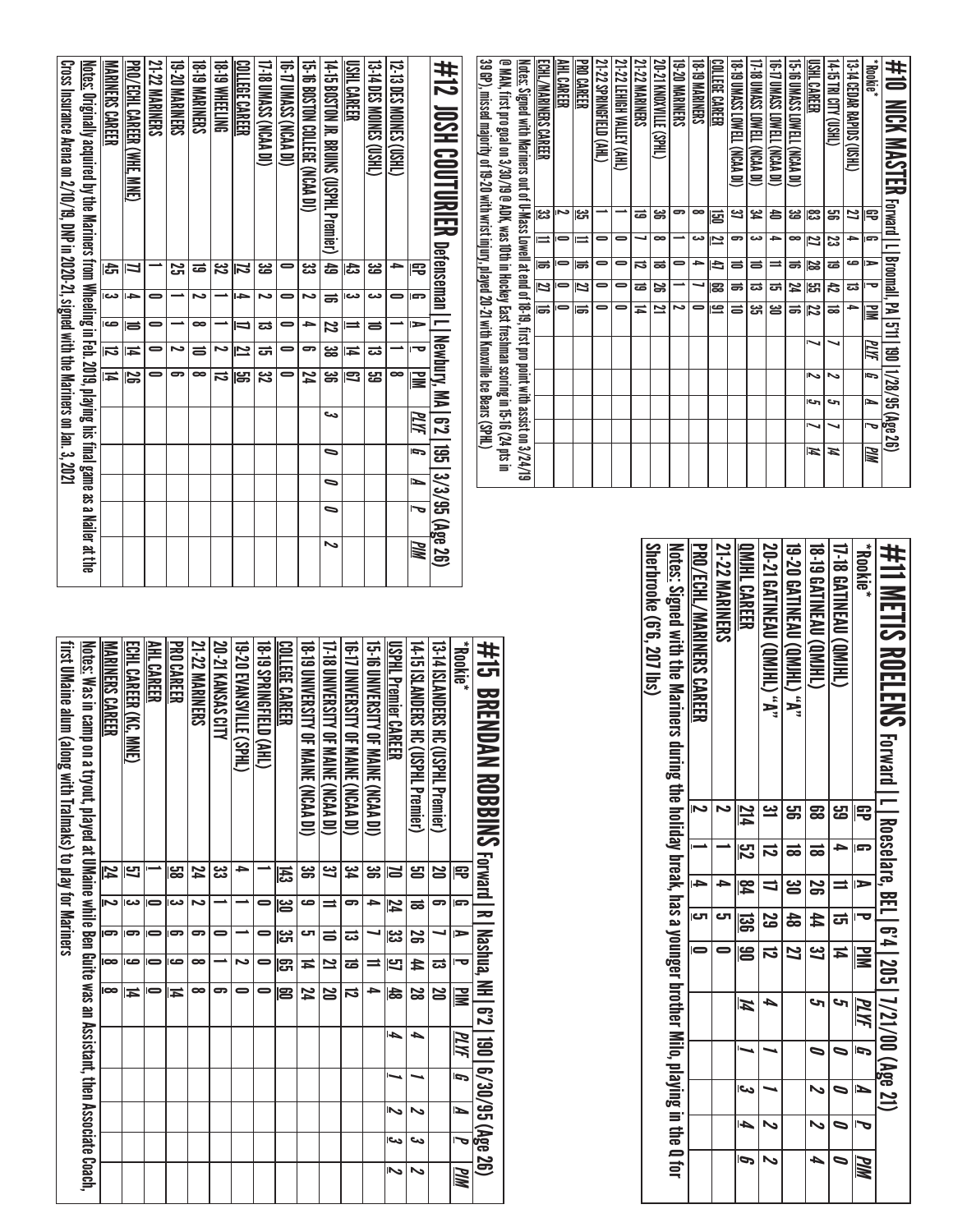| ## 16 MATHEW SANT0S rexact                                                                                      |           |                         |                          |                         | R Etobicoke, 0N   6'1   183   3/16/95 (Age 26) |      |    |    |    |          |
|-----------------------------------------------------------------------------------------------------------------|-----------|-------------------------|--------------------------|-------------------------|------------------------------------------------|------|----|----|----|----------|
| <b>Acokie</b>                                                                                                   | 雩         | G                       | $\Rightarrow$            |                         | ≧                                              | PLYF | Ī, | Ŀ  | 宝  | MМ       |
| 12-13 BRAMPTON (OHL)                                                                                            | 5         |                         | ∞                        | ದ                       | 24                                             | S    | 5  | 0  | ∍  | ≈        |
| <b>13-T4 NORTH BAY (OHL)</b>                                                                                    | ఔ         | 5                       | $\bullet$                | ≖                       | 48                                             | 22   | ゝ  | دى | c  | Ø        |
| <b>THE NABILIBAY COHE</b>                                                                                       | 3         | $\equiv$                | ಹ                        | S                       | 42                                             | ដ    | P  |    |    | 9        |
| 15-16 NORTH BAY (OHL) "A"                                                                                       | P.        | 5g                      | 4                        | සි                      | Z                                              | 11   | حہ | P  | 11 | N        |
| <b>OHL CAREER</b>                                                                                               | 251       | ပ္ပာ                    | $\overline{1}$           | 121                     | ន្ល                                            | 53   | 53 | Ģ  | ↖  | <b>Z</b> |
| <b>16-17 TOLEDO</b>                                                                                             | 숩         | ິ                       | 5                        | ನ                       | دە<br>ئ                                        |      |    |    |    |          |
| <b>18-19 BYERSON UNIV. (USPORTS)</b>                                                                            | S         | ಜ                       | $\overline{\mathbf{S}}$  | 츊                       | $\infty$                                       | c    | N  | دے | c  | P        |
| 19-20 RYERSON UNIV. (USPORTS)                                                                                   | S         | ಪ                       | $\overline{\mathbf{z}}$  | ಜ                       | ఴ                                              | c    | دے | ▲  |    | ∞        |
| 21-22 MARINERS                                                                                                  | <u>یہ</u> | ∞                       | ⋍                        | ಹ                       | <u>يە</u>                                      |      |    |    |    |          |
| 21-22 SPRINGFIELD (AHL)                                                                                         | N         |                         |                          |                         | 4                                              |      |    |    |    |          |
| <b>PRO CAREER</b>                                                                                               | ă         | И                       | ಹ                        | $\overline{\mathbf{3}}$ | $\overline{\mathsf{N}}$                        |      |    |    |    |          |
| <b>AHL CAREER (SPR)</b>                                                                                         |           |                         |                          |                         | دا                                             |      |    |    |    |          |
| ECHL CAREER (TOL, MNE)                                                                                          | Ħ         | Ħ                       | $\overline{\phantom{0}}$ | <u>س</u>                | g                                              |      |    |    |    |          |
| MARINERS CAREER                                                                                                 | Σ,        | $\overline{\mathbf{c}}$ | ≐                        | ಹ                       | <u>س</u>                                       |      |    |    |    |          |
| <u>Notes:</u> Averaged over a point-per-game in final season with North Bay, also serving as alternate captain, |           |                         |                          |                         |                                                |      |    |    |    |          |
| prior ECHL experience w/Toledo in 16-17, loaned to Springfield for 2 games on New Year's Day                    |           |                         |                          |                         |                                                |      |    |    |    |          |

| All-American, played with F Nick Master at La Salle and D Nate Kallen last season in Macon | led all of Dill in scoring as a junior and senior, 2nd all-time leading scorer for Geneseo, two-time AHCA | <u>Notes:</u> Scored first ECHI, goal on 10/31/21 vs. REA, signed with Mariners out 6 SUNY Geneseo in July 2020, | PRO/ECHL/MARINERS CAREER | <b>21-22 MARINERS</b> | 20-21 MACDN (SPHL)       | 20-21 HUNTSVILLE (SPHL) | COLLEGE CAREER | 19-20 SUNY GENESEO (NCAA DIII) "A" | 18-19 SUNY GENESED (NCAA DIII) | 17-18 SUNY GENESED (NCAA DIII) | <b>10-17 SUNY GENESED (NCAA DIL)</b> | NAHL CAREER | GI-SI-SINGUANG (NHA) | (THYN) NAOLSNHOI SI +1 | <b>PREP CAREER</b> | 13-14 LA SALLE COLLEGE HIGH (PREP) | 12-T3 LA SALLE COLLEGE HIGH (PREP) | 11-12 LA SALLE COLLEGE HIGH (PREP) | <b>Rookie</b> * |  |
|--------------------------------------------------------------------------------------------|-----------------------------------------------------------------------------------------------------------|------------------------------------------------------------------------------------------------------------------|--------------------------|-----------------------|--------------------------|-------------------------|----------------|------------------------------------|--------------------------------|--------------------------------|--------------------------------------|-------------|----------------------|------------------------|--------------------|------------------------------------|------------------------------------|------------------------------------|-----------------|--|
|                                                                                            |                                                                                                           |                                                                                                                  | N                        | 29                    | æ                        | ⋍                       | 局              | 2                                  | 53                             | 53                             | Z                                    | 긂           | පු                   | జ                      | ఆ                  | ص                                  | ᇹ                                  | ⋍                                  | 宅               |  |
|                                                                                            |                                                                                                           |                                                                                                                  | ⋤                        | ᆋ                     | د                        | دے                      | ಜ              | Ħ                                  | $\equiv$                       | 5                              | صه                                   | 74          | $\overline{a}$       |                        | یے                 | ವ                                  | ವ                                  | 5                                  | G               |  |
|                                                                                            |                                                                                                           |                                                                                                                  | $\rightarrow$            |                       |                          | Z                       | <u>ន្</u> រ    | ਨੋ                                 | ਲੇ                             | <u>يت</u>                      | ╛                                    | မ္မာ        | జ                    | ⇒                      | 크                  | ದ                                  | S                                  | œ                                  | $\Rightarrow$   |  |
|                                                                                            |                                                                                                           |                                                                                                                  | cл                       | دت                    |                          | cл                      | $\equiv$       | <mark>ය</mark> ු                   | 3                              | <u>ین</u>                      | జ                                    | g           | <mark>ය</mark> ු     | 74                     | Z                  | S                                  | <u>ین</u>                          | Ħ                                  | ত               |  |
|                                                                                            |                                                                                                           |                                                                                                                  | Ł                        |                       | ನ                        |                         | ہے<br>ح        | ಹ                                  | N                              | 5                              | ᇹ                                    | జ           | E,                   | 74                     | Ħ                  |                                    | ∞                                  | ÷                                  | ≧               |  |
|                                                                                            |                                                                                                           |                                                                                                                  |                          |                       | N                        |                         |                |                                    |                                |                                |                                      | b           | c                    |                        |                    |                                    |                                    |                                    | PLYF            |  |
|                                                                                            |                                                                                                           |                                                                                                                  |                          |                       | $\overline{\phantom{0}}$ |                         |                |                                    |                                |                                |                                      |             |                      |                        |                    |                                    |                                    |                                    | ŋ               |  |
|                                                                                            |                                                                                                           |                                                                                                                  |                          |                       | $\overline{\phantom{0}}$ |                         |                |                                    |                                |                                |                                      | دما         | دە                   |                        |                    |                                    |                                    |                                    | É               |  |
|                                                                                            |                                                                                                           |                                                                                                                  |                          |                       | $\overline{\phantom{0}}$ |                         |                |                                    |                                |                                |                                      | ↳           | ▲                    |                        |                    |                                    |                                    |                                    | Į               |  |
|                                                                                            |                                                                                                           |                                                                                                                  |                          |                       | ۰                        |                         |                |                                    |                                |                                |                                      | ↳           | ┶                    |                        |                    |                                    |                                    |                                    | MМ              |  |

| <u>Notes:</u> Assigned to Mariners on Dec. 31 | <b>MARINERS CAREER</b><br>cл<br>-<br>0<br>12 | ECHL CAREER (JAX)<br>内<br>دءا<br>Ñ<br>4<br>同 | <b>AHL CAREER (PRV)</b><br>la<br>N<br>دما<br>図 | <b>PRO CAREER</b><br><b>≥</b><br>دما<br>i din<br><b>296</b> | <b>21-22 MARINERS</b><br>ى<br>0<br>=<br>0<br>$\overline{z}$ | 21-22 PROVIDENCE (AHL)<br>5<br>0<br>ढ़ | 20-21 PROVIDENCE (AHL)<br>ᆯ<br>N<br>دے<br>≌ | 20-21 JACKSONVILLE<br>ಜ<br>ವ | 19-20 JACKSONVILLE<br>S<br>N<br>دے<br>జె | <b>CHID) ABLIHM 61-81</b><br>ಹ<br>ಹ<br>5g<br>12 | T-18 MISSISSINGA (OHL)<br>≞<br>-<br>ى<br>ى<br>54 | 17-18 LONDON KNIGHTS (OHL)<br>ᆋ<br>0<br>-<br>0<br>5 | 10-17 LONDON NATIONALS (GOJHL)<br>$\equiv$<br>دى<br>≏<br>24 | 15-17 CHARLOTTESTOWN (OM)HL)<br>⋍<br>S | 19-17 PETERBOROCEN(OHI)<br>د٦<br>0<br>0<br>0 | <b>CHICRBOROUGH COLLS</b><br>రా | <b>CHIRA GIHLS</b><br>53<br>N<br>N<br>122 | "AHL CONTRACT (PRV)*<br>雩<br>G<br>E<br>ъ<br>l≣ |  |
|-----------------------------------------------|----------------------------------------------|----------------------------------------------|------------------------------------------------|-------------------------------------------------------------|-------------------------------------------------------------|----------------------------------------|---------------------------------------------|------------------------------|------------------------------------------|-------------------------------------------------|--------------------------------------------------|-----------------------------------------------------|-------------------------------------------------------------|----------------------------------------|----------------------------------------------|---------------------------------|-------------------------------------------|------------------------------------------------|--|
|                                               |                                              |                                              |                                                |                                                             |                                                             |                                        |                                             |                              |                                          |                                                 |                                                  |                                                     |                                                             |                                        |                                              |                                 |                                           |                                                |  |
|                                               |                                              |                                              |                                                |                                                             |                                                             |                                        |                                             |                              |                                          | И                                               | حہ                                               |                                                     | И                                                           |                                        |                                              |                                 | دى                                        | PLYF                                           |  |
|                                               |                                              |                                              |                                                |                                                             |                                                             |                                        |                                             |                              |                                          | دى                                              | 0                                                |                                                     | ∍                                                           |                                        |                                              |                                 |                                           | 5                                              |  |
|                                               |                                              |                                              |                                                |                                                             |                                                             |                                        |                                             |                              |                                          | ぃ                                               | ∾                                                |                                                     | دى                                                          |                                        |                                              |                                 | ∍                                         | Ł                                              |  |
|                                               |                                              |                                              |                                                |                                                             |                                                             |                                        |                                             |                              |                                          | حە                                              | ∾                                                |                                                     | دے                                                          |                                        |                                              |                                 | ∍                                         | 宝                                              |  |
|                                               |                                              |                                              |                                                |                                                             |                                                             |                                        |                                             |                              |                                          | 46                                              |                                                  |                                                     | 47                                                          |                                        |                                              |                                 | 25                                        | PIN                                            |  |

|                                                                                                                          | 閂          | G  | ⋗       | 宝         | ⊯         | PLIYE | G  | Ł | J   | <b>MM</b> |
|--------------------------------------------------------------------------------------------------------------------------|------------|----|---------|-----------|-----------|-------|----|---|-----|-----------|
| 11-12 RED DEER (WHL)                                                                                                     | ಹ          | د٦ | 0       | N         | 9         |       |    |   |     |           |
| 12-13 RED DEER (WHL)                                                                                                     | ఞ          | ص  | ڡ       | ಹ         | ಜ         | مه    | N  |   | دى  | ∍         |
| <b>13-14 RED DEER (WHL) "0"</b>                                                                                          | ⊒          | 53 | یئ      | g         | 싫         |       |    |   |     |           |
| <b>14-15 RED DEER (WHL) "C"</b>                                                                                          | 므          | 2  | 22      | ස්        | 숩         | c     |    |   | یہ  | ь         |
| 15-16 RED DEER (WHL) "A"                                                                                                 | සූ         | ದ  | دع<br>د | ඝි        | ස්        |       |    |   |     |           |
| WHL CAREER                                                                                                               | <u>259</u> | ළ  | 层       | ్లణే      | 扈         | Ħ     | دے | る | احى | ┶         |
| THR) OBDCAHL) 11-91                                                                                                      | å          | د  | ∞       | 5         | $\bullet$ | Z     | ∍  | ∍ | ∍   | ౪         |
| 16-17 MISSOURI                                                                                                           | ≖          |    | ᇹ       | 4         | Ħ         |       |    |   |     |           |
| I7-18 CHICAGO (AHL)                                                                                                      |            |    |         |           | N         |       |    |   |     |           |
| I7-18 SAN ANTONIO (AHL)                                                                                                  | ದ          |    |         |           | ┙         |       |    |   |     |           |
| 17-18 TULSA                                                                                                              | â          | ಹ  | ಹ       | జ         | ౘ         |       |    |   |     |           |
| 18-19 SAN ANTONIO (AHL)                                                                                                  | ಼          | ى  | ⋍       | ಹ         | یئ        |       |    |   |     |           |
| 19-20 IDAHO                                                                                                              | ಹ          | ٠  | ڡ       | ದ         | ٠         |       |    |   |     |           |
| 19-20 TEXAS (AHL)                                                                                                        | ᇹ          | دے | N       | cл        | 5         |       |    |   |     |           |
| <b>19-20 MARINERS</b>                                                                                                    | ᇘ          | cл | cл      | ᇹ         | Ħ         |       |    |   |     |           |
| 19-20 HARTFORD (AHL)                                                                                                     |            | -  | -       | $\bullet$ | د٦        |       |    |   |     |           |
| 20-21 Allen                                                                                                              | జ          | ≏  | ال      | ص         | ╛         |       |    |   |     |           |
| 21-22 MARINERS                                                                                                           | 24         | دے | دے      | 5         | S         |       |    |   |     |           |
| PRO CAREER                                                                                                               | <b>276</b> | ಜ  | ಜ       | 忌         | 215       |       |    |   |     |           |
| AHL CAREER (CHI. SA. TEX)                                                                                                | ౙ          | ⋍  | 22      | یئ∥       | င္ထာ      |       |    |   |     |           |
| ECHL CAREER (MO, TUL, IDH)                                                                                               | 동          | 占  | 므       | ಜ         | 固         |       |    |   |     |           |
| <b>MARINERS CAREER</b>                                                                                                   | ین<br>ها   | lœ | œ       | ѭ         | lâ        |       |    |   |     |           |
| <u>Notes:</u> Acquired by the Mariners from Idabo in 3 team deal on 1/14/20, scored a goal in final game before pandemic |            |    |         |           |           |       |    |   |     |           |
| (3/10/20 vs. NOR), ECHL All-Star in 2007-18 w/Tulsa, drafted twice: 2014, R1 #23 by COL & 2016, R5 #144 by STL           |            |    |         |           |           |       |    |   |     |           |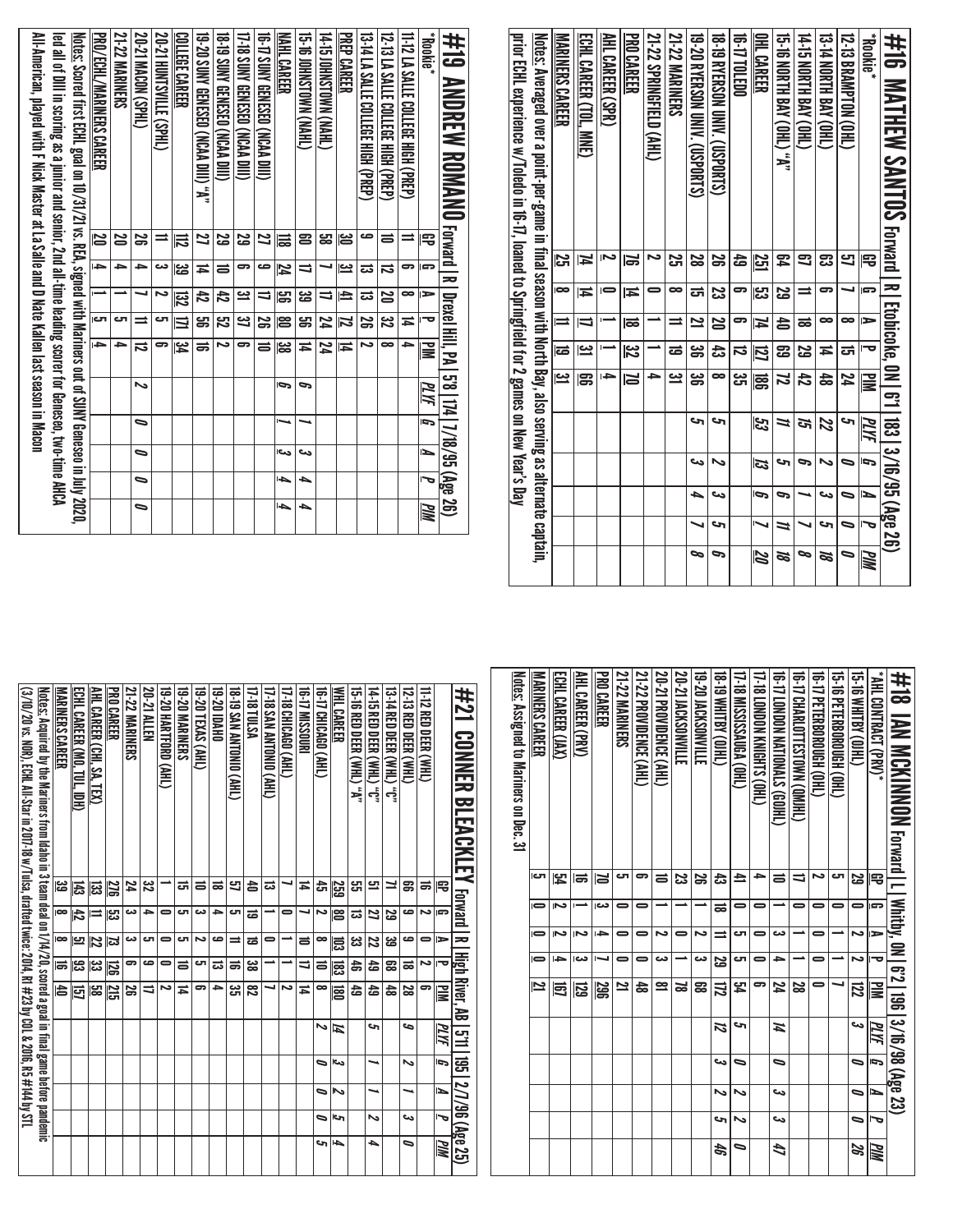| Conor Garland in 15-16 with Moncton, played prep hockey for St. Sebastian's School & Cushing Academy<br><u>Notes:</u> Acquired in Sept 2021 from SC in exchg for future considerations, played on a line with VAN's | S<br>rت<br>÷<br>ص<br>یں<br>ما | $\equiv$<br>ದೆ<br>မ္မာ<br>$\overline{\mathbf{z}}$<br>出<br>حا<br>Ō<br>احد<br>دے | ΩŚ<br>ى<br>۵<br>صه<br>یئ<br>دن | ದೆ<br>صه<br>دے<br>Ħ<br>4 | ಜ<br>ದ<br>ಹ<br>8<br>8<br>ఴ | đ<br>U<br>5<br>Z<br><u>س</u><br>حہ<br>$\bullet$<br>دے<br>دے | 32]<br>g<br>$\equiv$<br>218<br>$\overline{\text{200}}$<br>3<br>$\overline{\mathbf{5}}$<br>一<br>ນິ | <u>يت</u><br>ణ<br>∞<br>Ħ<br>ఴ<br>55<br>┶<br>N | 32<br>Z<br>ದ<br>$\equiv$<br>74<br>╛ | ఴ<br>Ħ<br>ಪ<br>Z<br>74<br>P<br>$\bullet$ | <u>ین</u><br>ಪ<br>ಹ<br>ಜ<br>≖ | ஐ<br><u>ین</u><br>پي<br>ဌာ<br>끉<br>æ<br>G<br>دے<br>S | g<br>$\Rightarrow$<br>S<br>đ<br>44<br>e,<br>ゝ<br>دے | ጄ<br>ى<br>ده<br>Ħ<br>20<br>=<br>$\overline{\phantom{0}}$<br>$\overline{\phantom{0}}$<br>$\overline{\phantom{0}}$ | 宅<br><b>G</b><br>ь<br>⊢<br>$\geq$<br>MИ<br>É | #22 CAMERON ASKEW Formal le premier of 25 (2/3/3/3/48e 24) |
|---------------------------------------------------------------------------------------------------------------------------------------------------------------------------------------------------------------------|-------------------------------|--------------------------------------------------------------------------------|--------------------------------|--------------------------|----------------------------|-------------------------------------------------------------|---------------------------------------------------------------------------------------------------|-----------------------------------------------|-------------------------------------|------------------------------------------|-------------------------------|------------------------------------------------------|-----------------------------------------------------|------------------------------------------------------------------------------------------------------------------|----------------------------------------------|------------------------------------------------------------|
|                                                                                                                                                                                                                     |                               | <b>MARINERS CAREER</b>                                                         | PRO/ECHL CAREER (SC, MNE)      | <b>21-22 MARINERS</b>    | 20-21 SOUTH CAROLINA       | <b>ALIORAC HTUR OS 0S-81</b>                                | <b>DISCRIPTION CARDLINA</b>                                                                       | QMIHL CAREER                                  | T7-18 CHARLOTTETOWN (QMIHL)         | <b>CHIND NPSINMENT</b>                   | 16-17 SHAWWINGAN (OMIHI)      | <b>(THIMO) NOTOM (THI)</b>                           | 15-16 MONCTON (QMIHL)                               | <b>THIND) NOLONGED!</b>                                                                                          | 13-14 DROMMONDVILLE (OMJHL)                  |                                                            |

| #24 MARC-0LVIER DUQUETTE australitical surver in the DUQUETTE australition of the DUQUETTE of the 23              |                         |    |                |                 |                         |      |                |    |           |            |
|-------------------------------------------------------------------------------------------------------------------|-------------------------|----|----------------|-----------------|-------------------------|------|----------------|----|-----------|------------|
|                                                                                                                   | ₽                       |    | $\blacksquare$ |                 | $\overline{\mathbf{u}}$ | PLYF | $\overline{a}$ | N  | $\bar{t}$ | <b>PIM</b> |
| 14-15 GATINEAU (QMJHL)                                                                                            |                         |    |                |                 |                         |      |                |    |           |            |
| <b>CHIMEAL (OMHL)</b>                                                                                             |                         |    |                |                 |                         |      |                |    |           |            |
| THE DROMAN SALLER OM HE COMPANY                                                                                   | g                       |    | $\mathbf{z}$   | $\overline{25}$ | డ్డ                     | ┶    | ∍              |    |           |            |
| U-18 DROMNOMIC (ONIHU)                                                                                            | <u>ස</u>                |    | ಹ              | $\overline{2}$  | ទ្រ                     | c    | ∍              |    |           |            |
| 18-19 DRONONONONO NO HI ON HI ON                                                                                  | ട്ട                     |    | ╛              | $\overline{54}$ | ភូ                      | S)   |                | ゝ  |           | 12         |
| <b>OMIHL CAREER</b>                                                                                               | ₫                       | Ħ  | <u>မှာ</u>     | $\mathbf{u}$    | <b>Fat</b>              | 59   |                | ھا |           | 20         |
| 19-20 FORT WAYNE                                                                                                  |                         |    |                | 0               |                         |      |                |    |           |            |
| <b>19-20 WHEELING</b>                                                                                             | دە<br>ھ                 |    | Sп             |                 | 74                      |      |                |    |           |            |
| <b>20-21 WHEELING</b>                                                                                             |                         |    |                |                 |                         |      |                |    |           |            |
| <b>21-22 MARINERS</b>                                                                                             | $\mathbf{z}$            |    |                | 5               |                         |      |                |    |           |            |
| <b>PRO/LCHIL CAREER (FW. WHE, MNE)</b>                                                                            | ဌာ                      |    |                | ಪ               | <u>ದ</u>                |      |                |    |           |            |
| <b>MARINERS CAREER</b>                                                                                            | $\overline{\mathbf{z}}$ | l÷ | N              | $\overline{5}$  | $\equiv$                |      |                |    |           |            |
| <u>Notes:</u> Signed as a free agent in July 2019, posted career high 4 goals in 19-20, led all Witchita d-men in |                         |    |                |                 |                         |      |                |    |           |            |
| scoring (19 pts) in 17-18, played with Francois Brassard for Gatineau Olympiques (QMJHL) in 14-15                 |                         |    |                |                 |                         |      |                |    |           |            |

| #23<br><b>NLEX XILE</b> rorsard lating, MI                                                                          |     |                         |               |                         | $\mid$ 6'0 $\mid$ 194 $\mid$ 7/9/94 (Age 26) |      |      |      |   |     |
|---------------------------------------------------------------------------------------------------------------------|-----|-------------------------|---------------|-------------------------|----------------------------------------------|------|------|------|---|-----|
| "NIAPTANI CAPTAIN"                                                                                                  | 閂   | G                       | ∍             | 宝                       | $\overline{\mathbf{z}}$                      | PLYF | g    | ↘    | 「 | PIM |
| 11-12 GREEN BAY (USH)                                                                                               | జ   | ⇉                       | ╛             | یو<br>4                 | 20                                           | И    | ┶    | دى   |   | ゝ   |
| 12 -13 GREEN BAY (USHL)                                                                                             | ஜ   | ൠ                       | ౻             | g                       | ຌ                                            | ┶    |      |      | Z |     |
| <b>USHL CAREER</b>                                                                                                  | Ħ   | 41                      | 4             | $\frac{3}{4}$           | ළ                                            | 1ē   | c    | 4    | G | G   |
| <b>13-14 MICHIGAN (NCAA DI)</b>                                                                                     | 28  | 4                       | ى             | ౚ                       | ನ                                            |      |      |      |   |     |
| <b>14-15 MICHIGAN (NCAA DI)</b>                                                                                     | జ్ణ | ದ                       | ದ             | 29                      | ∞                                            |      |      |      |   |     |
| 15-16 MICHGAN (NCAA DI)                                                                                             | జ   | ಹ                       | ಹ             | یو<br>4                 | ݺ                                            |      |      |      |   |     |
| 16-17 MICHIGAN (NCAA DI) "C"                                                                                        | 22  |                         |               | Ħ                       | 2                                            |      |      |      |   |     |
| <b>COLLEGE CAREER</b>                                                                                               | ᅙ   | l\$                     | 15            | န္တ                     | ಷ                                            |      |      |      |   |     |
| 16-17 ROCHESTER (AHL)                                                                                               | ⋍   | N                       |               | دە                      | 0                                            |      |      |      |   |     |
| 17-18 ROCHESTER (AHL)                                                                                               |     | 0                       | 0             | 0                       | 0                                            |      |      |      |   |     |
| <b>17-18 CINCINNATI</b>                                                                                             | 놁   | ಡ                       | ದ             | 28                      | 2                                            | ج    | ↘    | ┙    | Z | ∾   |
| <b>18-DINARINERS</b>                                                                                                | 22  | ದ                       |               | Ŋ                       | Ν                                            |      |      |      |   |     |
| 18-19 DTICA (AHL)                                                                                                   | ٠   | 0                       | 0             | 0                       | 0                                            |      |      |      |   |     |
| <b>18-19 HARTFORD (AHL)</b>                                                                                         | دہ  |                         | 0             |                         | 0                                            |      |      |      |   |     |
| <b>18-19 LAVAL (AHL)</b>                                                                                            | జ   | లా                      | Ν             |                         | ದ                                            |      |      |      |   |     |
| <b>19-20 MARINERS</b>                                                                                               | ്വ  | ಹ                       | یع            | 므                       | 놂                                            |      |      |      |   |     |
| 20-21 FLORIDA                                                                                                       | සි  | 25                      | 59            | 므                       | پي                                           | حە   | ∾    | ∾    | ┶ | ๑   |
| <b>21-22 MARINERS</b> "A"                                                                                           | 5   | ౮                       | 5             | ⋍                       | ದ                                            |      |      |      |   |     |
| <b>PRO CAREER</b>                                                                                                   | 251 | $\overline{\mathbf{a}}$ | န္တ           | 局                       | ន្ល                                          | 15   | اورع | اتى  | P | ىما |
| AHL CAREER (ROC, DTI, HAR, LAN)                                                                                     | Ľ   | $\bullet$               | دى            | ⋍                       | ದ                                            |      |      |      |   |     |
| ECHL CAREER (CIN, MNE, FLA)                                                                                         | 200 | ħ,                      | m             | 邑                       | 123                                          | 15   | اورع | اورع | Ģ | Z   |
| <b>MARINERS CAREER</b>                                                                                              | ္ဟြ | မို                     | $\frac{4}{5}$ | $\overline{\mathbf{z}}$ | င္ယာ                                         |      |      |      |   |     |
| <u>Notes:</u> Was the first player ever to sign with the Mariners (July 2018), Entering 20-21 is third in franchise |     |                         |               |                         |                                              |      |      |      |   |     |
| scoring all-trime (7) plays, sored 30 C laimers in 19-20 (all at tome), scored the rit at all of Natiniers          |     |                         |               |                         |                                              |      |      |      |   |     |
| history on 10/21/18 in a 4-2 win vs. NFL, won USHL Clark Cup with Green Bay Gamblers in 2011-12                     |     |                         |               |                         |                                              |      |      |      |   |     |
|                                                                                                                     |     |                         |               |                         |                                              |      |      |      |   |     |

| 9/30/21 (Mikael Robidoux), finished 2nd in the OJHL in scoring in 2017-18 | Notes: Acquired by the Matinus strumpleting a titure considerations trade iron | MARINERS CAREER | PRO/ECHL CAREER (KC, MNE)<br>ន្រ | <b>21-22 MARINERS</b> | 21-22 KANSAS CITY<br>∞ | USPORTS CAREER<br>므 | 19-20 UNIV. ONT. INST. TECH (USPORTS)<br>ಜ | 18-T9 DNIY. ONT. INST. TECH (USPORTS)<br>2g | OJHL CAREER<br>冨        | <b>.J. (THIO) YAOBOY 40-10</b><br>ೞ | G-17 COBOURG (OJHL)<br>ದ | OHL CAREER          | TG-TA (JHL) NL)<br>œ | 15.BOHUPH CHL)<br>ട്ട | 15-16 HAMILTON (OHL)<br>ᇹ | <b>14-15 BELLEVILLE (OHL)</b><br>జ్ఞ | 13-14 BELLEVILLE (OHL)<br>مب<br>پ | <b>FROOKI</b> <sup>e</sup><br>宅 | 井25 JAKE BRICKMELL Forward In Post Perry, 0N I 6:1 1216 17/15/97 (Age 24) |
|---------------------------------------------------------------------------|--------------------------------------------------------------------------------|-----------------|----------------------------------|-----------------------|------------------------|---------------------|--------------------------------------------|---------------------------------------------|-------------------------|-------------------------------------|--------------------------|---------------------|----------------------|-----------------------|---------------------------|--------------------------------------|-----------------------------------|---------------------------------|---------------------------------------------------------------------------|
|                                                                           |                                                                                |                 |                                  |                       |                        |                     |                                            |                                             |                         |                                     |                          | 202                 |                      |                       |                           |                                      |                                   |                                 |                                                                           |
|                                                                           |                                                                                |                 | Ñ                                |                       |                        | N                   | ᇋ                                          | ∞                                           | ド                       | دە<br>آ                             | 5                        | ಹ                   | ى                    | œ                     | دے                        |                                      | N                                 | G                               |                                                                           |
|                                                                           |                                                                                |                 | دى                               |                       | N                      | 28                  | ದ                                          | ವ                                           | И                       | ፰                                   | œ                        | ಜ                   | ᆋ                    | ᇹ                     |                           | ≏                                    | ᆋ                                 | $\Rightarrow$                   |                                                                           |
|                                                                           |                                                                                | J               | cл                               | N                     | دے                     | 숞                   | 21                                         | 21                                          | 目                       | ෂ                                   | ಹ                        | 42                  | ص                    | ಹ                     | →                         | دت                                   | 5                                 | ᠊ᡆ                              |                                                                           |
|                                                                           |                                                                                | S               | 占                                | œ                     | ⇉                      | <u>ت</u>            | ಜ                                          | 24                                          | 148                     | 뎛                                   | S                        | 252                 | 송                    | ສ                     | <u>ភ</u>                  | ಜ                                    | ౘె                                | ≧                               |                                                                           |
|                                                                           |                                                                                |                 |                                  |                       |                        | احى                 | دى                                         |                                             | 29                      | ಕ                                   | ದ                        | دے                  |                      |                       |                           | دے                                   |                                   | ∏Г                              |                                                                           |
|                                                                           |                                                                                |                 |                                  |                       |                        |                     | 0                                          |                                             | ಡ                       | ă                                   | دى                       | 6                   |                      |                       |                           | ∍                                    |                                   | ā                               |                                                                           |
|                                                                           |                                                                                |                 |                                  |                       |                        | ىما                 | ∾                                          | ∍                                           | 61                      | и                                   |                          | b                   |                      |                       |                           | ∍                                    |                                   | ►                               |                                                                           |
|                                                                           |                                                                                |                 |                                  |                       |                        | احى                 | ∾                                          |                                             | $\overline{\mathbb{z}}$ | Z                                   | N                        | $\bar{\phantom{0}}$ |                      |                       |                           | ∍                                    |                                   |                                 |                                                                           |
|                                                                           |                                                                                |                 |                                  |                       |                        | 4                   | ┶                                          | ∍                                           | 45                      | ಜ                                   | ಕ                        | ص                   |                      |                       |                           | مه                                   |                                   | PIN                             |                                                                           |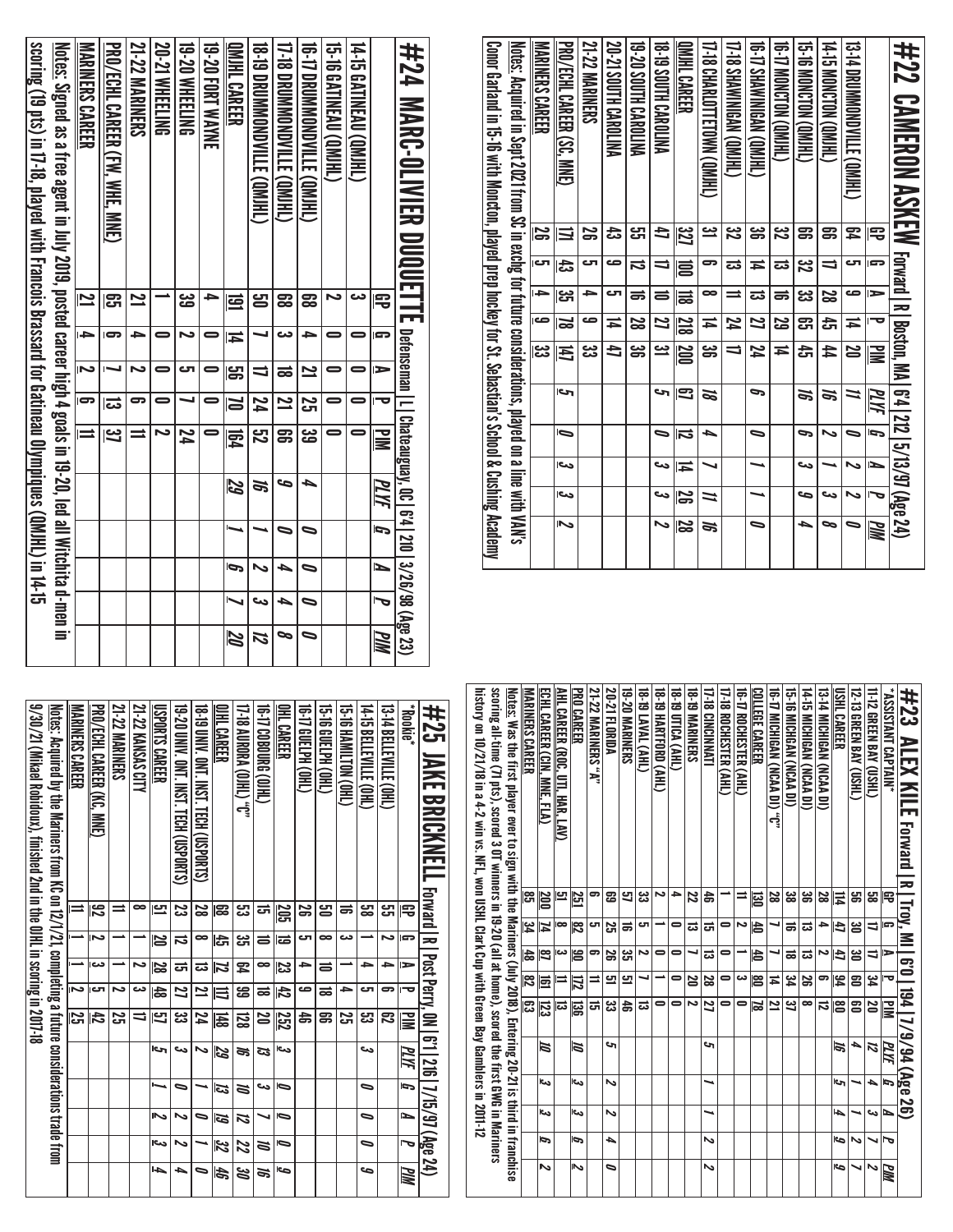| #26<br>NATE KALLEN                                                                                         | Defenseman   R   San Diego, CA   6'1   192   11/5/97 (Age 23 |                |                         |                          |                          |                |   |                        |     |           |
|------------------------------------------------------------------------------------------------------------|--------------------------------------------------------------|----------------|-------------------------|--------------------------|--------------------------|----------------|---|------------------------|-----|-----------|
| *Bookie*                                                                                                   | 宅                                                            | G              | ⋗                       | ᅮ                        | <b>NIM</b>               | <u>ИИ</u>      | G | ∍                      | Į   | <u>РМ</u> |
| 15-TO MUSKEGN (USHL)                                                                                       | 59                                                           | دى             | Ħ                       | $\overline{\phantom{0}}$ | $\infty$                 |                |   |                        |     |           |
| USHL CAREER                                                                                                | ပ္မွာ                                                        | دم             | Ħ                       | ⇒                        | $\overline{\phantom{a}}$ |                |   |                        |     |           |
| <b>16-17 FERRIS STATE</b><br>(ICAA DI)                                                                     | 3ì                                                           | ىم             | ٦ب                      |                          | $\bullet$                |                |   |                        |     |           |
| 17-18 FERRIS STATE (NCAA DI)                                                                               | జ                                                            | اک             | ನ                       | ゠                        | $\bullet$                |                |   |                        |     |           |
| <b>18-19 FERRIS STATE (NCAA DI) "A"</b>                                                                    | ၼ                                                            |                | ゠                       | 24                       | 9                        |                |   |                        |     |           |
| 19-20 FERRIS STATE (NCAA DI) "C"                                                                           | ಜ                                                            | ິ              | 5                       | ᇹ                        | ಹ                        |                |   |                        |     |           |
| COLLEGE CAREER                                                                                             | 冨                                                            | 20             | 4                       | 罕                        | 合                        |                |   |                        |     |           |
| 19-20 MARINERS                                                                                             | دى                                                           | 0              | $\blacksquare$          | 0                        | د                        |                |   |                        |     |           |
| 20-21 RAPID CITY                                                                                           | ᡨ                                                            | 0              | 0                       | 0                        | 0                        |                |   |                        |     |           |
| 20-21 MACON (SPHL)                                                                                         | 25                                                           | →              | ಕ                       | ಹ                        | $\vec{v}$                | ┶              | ∍ | ⊸                      | ⊸   | ∍         |
| <b>21-22 MARINERS</b>                                                                                      | ಕ                                                            | دى             | ᡨ                       |                          | 9                        |                |   |                        |     |           |
| <u>PRO/ECHL CAREER (MNE, RC)</u>                                                                           | $\overline{\mathbf{z}}$                                      | دم             | Ī                       |                          | $\overline{\phantom{a}}$ |                |   |                        |     |           |
| <u>MARINERS CAREER</u>                                                                                     | ಹ                                                            | دے             | →                       | u                        | $\overline{8}$           |                |   |                        |     |           |
| <u>Notes:</u> Signed with Mariners out of Ferris State University 3/5/20 and played 3 games for MNE before |                                                              |                |                         |                          |                          |                |   |                        |     |           |
| pandemic, Captain FSU in 2019-20, wore an "A" in 2008-19, 2nd on the team in scoring (16 pts in 35 games)  |                                                              |                |                         |                          |                          |                |   |                        |     |           |
| this past season, named to FSU "All-Decade Team" in December 2019, leading all program D-men in goals      |                                                              |                |                         |                          |                          |                |   |                        |     |           |
| from 2010-20, WCHA All-Academic in 2017-18, played 20-21 in Macon (SPHL) w/Andrew Romano                   |                                                              |                |                         |                          |                          |                |   |                        |     |           |
| #28<br><b>CONNOR DOHERT</b>                                                                                |                                                              | Defenseman   L |                         |                          | Holden, MA   6'2         |                |   | 194   4/12/93 (Age 28) |     |           |
| "NNI4VJ.                                                                                                   | 吊<br>Ģ                                                       | ►              | ᇰ                       | ΜZ                       | PLYF                     | $\overline{5}$ | ∍ | ত                      | PIM |           |
| 11-12 BOSTON JR. BRUINS (EJHL)<br>33<br>Tu                                                                 | ⇒                                                            | Ħ              | ಹ                       | ၼ                        | ┶                        | ∍              | ゝ | ∾                      | ┶   |           |
| 12-13 BOSTON JR. BRUNS (EJHL)<br>ਠਜੇ                                                                       | ┙                                                            | ٦              | ನ                       | ಹ                        | ゝ                        | ∍              | ゝ | 、                      | ▲   |           |
| 13-14 BOSTON (USPHL Premier)<br>42                                                                         | ى                                                            | ಪ              | N                       | 3                        | P                        | ∍              | ▲ | ▲                      | c   |           |
| 14-15 SACRED HEART (NCAA DI)<br><u>မ္မ</u>                                                                 | دے                                                           | اک             | $\bullet$               | 台                        |                          |                |   |                        |     |           |
| 15-16 SACRED HEART (NCAA DI)<br>ၼ                                                                          | ∍                                                            | 9              | $\equiv$                | 23                       |                          |                |   |                        |     |           |
| 16-17 SACRED HEART (NCAA DI) "A"<br>25                                                                     | 0                                                            | دى             | دى                      | ئع<br>4                  |                          |                |   |                        |     |           |
| <u>COLLEGE CAREER</u><br>န္မ                                                                               |                                                              | ≖              | $\overline{\mathbf{z}}$ | 容                        |                          |                |   |                        |     |           |
| 17-18 WORCESTER                                                                                            | 台                                                            | ᆋ              | C                       | 43                       | حہ                       | ∍              | ⊸ | ┙                      | G   |           |
| <b>18-19 WORCESTER</b><br>S2                                                                               |                                                              | $\bullet$      | ص                       | ຘ                        |                          |                |   |                        |     |           |
| 19-20 WORCESTER<br>므                                                                                       | 0                                                            | ≕              | ⋍                       | ຂ                        |                          |                |   |                        |     |           |
| 20-21 KANSAS CITY<br>台                                                                                     |                                                              | دى             | ᡨ                       | 47                       |                          |                |   |                        |     |           |
| 21-22 MARINERS "C"<br>27                                                                                   | 0                                                            | ᇹ              | ᇹ                       | €                        |                          |                |   |                        |     |           |
| <u>PRO/ECHL CAREER (WOR, KC, MNE)</u>                                                                      | <u>210</u><br>دے∥                                            | ౚ∥ౚ            | ≋⊫                      | <b>284</b>               |                          |                |   |                        |     |           |
| <u>MARINERS CAREER</u><br>2                                                                                | 0                                                            |                |                         | 47                       |                          |                |   |                        |     |           |
| <u>Notes:</u> Acquired by the Mariners in July 2021 from WOR in exchg for future considerations, won the   |                                                              |                |                         |                          |                          |                |   |                        |     |           |
| 2019-20 ECHL Community Service Award                                                                       |                                                              |                |                         |                          |                          |                |   |                        |     |           |

| <u>overall by Flyers, selected 2nd overall by Gatineau in 2014 QMJHL Draft</u><br><u>Notes:</u> Signed with Mariners in Aug. 21, entire pro career had been in Flyers org, drafted in 2016 R2 #36 | <b>MARINERS CAREER</b> | ECHL CAREER (REA,<br><b>MNE</b> | AHL CAREER (LHV) | <b>PRO CAREER</b> | <b>21-22 MARINERS</b> | 20-21 LEHIGH VALLEY (AHL) | 19-20 READING (ECHL) | OHN'S ATTIVA HOILEY (AHL) | <b>18-19 LEHIGH VALLEY (AHL)</b> | 17-18 LEHIGH VALLEY (AHL) | OMJHL CAREER | 17-18 QUEBEC (QMJHL) | 17-18 VICTORIAVILLE (QMJHL) | 16-17 VICTORIANILLE (QMJHL) | 15-16 VICTORIANILLE (OMIHL) | 14-15 VICTORIAVILLE (QMJHL) | 14-15 GATINEAU (QMJHL) |              | #29 PASCAL LABERGE<br><b>Forward R</b> | following (11.7K followers on IG, 24.1K subscribers on YouTube), did a podcast with Tralmaks at UMaine | season (Tralmaks, Robbins, Greenway), drafted in 2015 R7 #192 overall by FLA, has large social media | <u>Notes:</u> Signed with Mariners on fl/1/21, will become the 4th UMaine alum to suit up for the Mariners this | PRO/ECHL/MARINERS CAREER | <b>21-22 MARINERS</b> | COLLEGE CAREER          | 19-20 DNIVERSITY OF MAINE (NCAA DI) | 18-T9 UNIVERISTY OF MAINE (NCAA DI) | 17-18 UNIVERSITY OF MAINE (NCAA DI) | <b>10 INVERSILY OF MAINE (NCAA DI)</b> | 15-16 BOSTON JR. BRUINS 1800 (USPHL) | 15-16 XIMBALL QNON ACADEMY (Prep) | 14: 19 BOSTON N: BRUINS 1800 (USSHU) | 14-15 KIMBALL DNION ACADEMY (Pren) | 13-14 CAPE COD MATERS 160 (NHSL) | "Blookie" | #27<br>PATRICK SHEA rerward I x |
|---------------------------------------------------------------------------------------------------------------------------------------------------------------------------------------------------|------------------------|---------------------------------|------------------|-------------------|-----------------------|---------------------------|----------------------|---------------------------|----------------------------------|---------------------------|--------------|----------------------|-----------------------------|-----------------------------|-----------------------------|-----------------------------|------------------------|--------------|----------------------------------------|--------------------------------------------------------------------------------------------------------|------------------------------------------------------------------------------------------------------|-----------------------------------------------------------------------------------------------------------------|--------------------------|-----------------------|-------------------------|-------------------------------------|-------------------------------------|-------------------------------------|----------------------------------------|--------------------------------------|-----------------------------------|--------------------------------------|------------------------------------|----------------------------------|-----------|---------------------------------|
|                                                                                                                                                                                                   | င္မ                    | 4J                              | 54               | 巨                 | ಜ                     | Ħ                         | 74                   | 23                        | <u>ਟ</u>                         | ∾                         | 224          | یں<br>ما             | <u>يە</u>                   | 45                          | g                           | <u>یہ</u>                   | 29                     | 吊            |                                        |                                                                                                        |                                                                                                      |                                                                                                                 | 23                       | 23                    | ឌូ                      | 29                                  | ပ္ပ                                 | <u>ಜ</u>                            | జ                                      | $\equiv$                             | یج<br>آگ                          | $\equiv$                             | జ                                  | ⋍                                | 宅         |                                 |
|                                                                                                                                                                                                   | IJ                     | ಹ                               | ದ                | یع∥               | ನ                     | دى                        | 9                    | ┙                         | C                                | $\bullet$                 | 閃            | ≡                    | ဓာ                          | ನ                           | ಜ                           | 9                           | →                      | r            |                                        |                                                                                                        |                                                                                                      |                                                                                                                 | $\rightarrow$            | →                     | 12                      | ౚ                                   | )}                                  | ای                                  | ای                                     | ဓာ                                   | S                                 | Γک                                   | ಹ                                  | 5                                | P         |                                 |
|                                                                                                                                                                                                   | <b>le</b>              | 22                              | ات               | Z                 | ಹ                     |                           | 9                    | دى                        |                                  | 0                         | 局            | ಹ                    | 14                          | N                           | 슩                           | ದ                           | ဓာ                     | ►            |                                        |                                                                                                        |                                                                                                      |                                                                                                                 | 2                        | د                     | $\overline{\mathbf{r}}$ | →                                   | ᇹ                                   | ص                                   | $\equiv$                               | ص                                    | ෫                                 |                                      | N                                  | $\bullet$                        | ►         | Marshfield,                     |
|                                                                                                                                                                                                   | 28                     | 与                               | 20               | ၉၁                | 28                    | →                         | $\vec{a}$            | $\equiv$                  | ဓာ                               | 0                         | 図            | 27                   | 20                          | 32                          | 89                          | 21                          | $\equiv$               | ত            |                                        |                                                                                                        |                                                                                                      |                                                                                                                 | 9                        | ౼                     | 멍                       | ᇹ                                   | Ħ                                   | ≖                                   | ಹ                                      | ਯ                                    | ⊒                                 | ನ                                    | జ                                  | Ħ                                | ᇰ         |                                 |
|                                                                                                                                                                                                   | Ľ                      | 29                              | မြိ              | <b>29</b>         | 21                    | ىم                        | $\infty$             | $\overline{4}$            | $\sharp$                         | 0                         | 园            | జ                    | پو<br>4                     | دى<br>آ                     | 54                          | 24                          | ᡨ                      | $\mathbf{u}$ | <b>Chateauguay, QC   6'1</b>           |                                                                                                        |                                                                                                      |                                                                                                                 | ص                        | ص                     | န္မ                     | ᇹ                                   | 42                                  | 29                                  | ವ                                      | 5                                    |                                   | 20                                   |                                    | د                                | $\geq$    | <b>NAI 511</b>                  |
|                                                                                                                                                                                                   |                        |                                 |                  |                   |                       |                           |                      |                           |                                  |                           | 12           |                      |                             | ┶                           | c                           | N                           |                        | PLYF         |                                        |                                                                                                        |                                                                                                      |                                                                                                                 |                          |                       |                         |                                     |                                     |                                     |                                        |                                      |                                   |                                      |                                    |                                  | PLYF      | $\frac{194}{ }$                 |
|                                                                                                                                                                                                   |                        |                                 |                  |                   |                       |                           |                      |                           |                                  |                           | ↘            | N                    |                             | ∾                           | ص                           | ⋼                           |                        | G            | 188   4/9/98 (Age                      |                                                                                                        |                                                                                                      |                                                                                                                 |                          |                       |                         |                                     |                                     |                                     |                                        |                                      |                                   |                                      |                                    |                                  | G         | 3/25/97 (Age 24)                |
|                                                                                                                                                                                                   |                        |                                 |                  |                   |                       |                           |                      |                           |                                  |                           | c            | دى                   |                             | $\bullet$                   | N                           | 0                           |                        | ∍            |                                        |                                                                                                        |                                                                                                      |                                                                                                                 |                          |                       |                         |                                     |                                     |                                     |                                        |                                      |                                   |                                      |                                    |                                  | ►         |                                 |
|                                                                                                                                                                                                   |                        |                                 |                  |                   |                       |                           |                      |                           |                                  |                           | 12           | c                    |                             | ∾                           | حە                          | ุ                           |                        | ত            | <b>SS</b>                              |                                                                                                        |                                                                                                      |                                                                                                                 |                          |                       |                         |                                     |                                     |                                     |                                        |                                      |                                   |                                      |                                    |                                  |           |                                 |
|                                                                                                                                                                                                   |                        |                                 |                  |                   |                       |                           |                      |                           |                                  |                           | 24           | ă                    |                             | ┶                           | G                           | ▲                           |                        | PIM          |                                        |                                                                                                        |                                                                                                      |                                                                                                                 |                          |                       |                         |                                     |                                     |                                     |                                        |                                      |                                   |                                      |                                    |                                  | <u>РМ</u> |                                 |

| #29 PASCAL LABERGE Ferant River Present River 1 188 147 388 23                                                  |           |          |                |                         |                         |          |                |     |    |             |
|-----------------------------------------------------------------------------------------------------------------|-----------|----------|----------------|-------------------------|-------------------------|----------|----------------|-----|----|-------------|
|                                                                                                                 | 导         | G        | ь              | ᅮ                       | <b>NIN</b>              | PLYF     | $\overline{5}$ | N   | J  | <b>PIM</b>  |
| 14-15 GATINEAU (QMHL)                                                                                           | S         | ≏        | ິ              | ≓                       | ∍                       |          |                |     |    |             |
| 14-15 VICTORIAVILLE (OMJHL)                                                                                     | یئ        | 5        | ದ              | 2                       | 74                      | N        | ∍              | ∍   | っ  | ┶           |
| 15-16 NOTORIANILE (GM)HL)                                                                                       | ൠ         | ಜ        | đ              | ౙ                       | 54                      | حە       | دى             | ∾   | s  | P           |
| <b>19-17 VICTORIANILE (QMIHL)</b>                                                                               | å         | ನ        | 25             | ಜ                       | دى<br>آت                | ┶        | N              | ∍   | N  | ь           |
| 17-18 VICTORIAVILLE (QMJHL)                                                                                     | یے        | 5        | ≖              | 20                      | ید<br>4                 |          |                |     |    |             |
| <b>17-18 QUEBEC (QMHL)</b>                                                                                      | دى<br>د   | ≐        | ಹ              | 2                       | دى<br>دى                |          | N              | دى  | s  | $\tilde{a}$ |
| QMJHL CAREER                                                                                                    | 224       | 閃        | Ħ              | 178                     | <b>194</b>              | <b>S</b> |                | احى | 12 | 74          |
| <b>17-18 LEHIGH VALLEY (AHL)</b>                                                                                | د         |          | 0              |                         |                         |          |                |     |    |             |
| 18-19 LEHIGH VALLEY (AHL)                                                                                       | ದ         | ౮        |                | 5                       | Ħ                       |          |                |     |    |             |
| 19-20 LEHIGH VALLEY (AHL)                                                                                       | ಜ         |          | دى             | ᇹ                       | $\sharp$                |          |                |     |    |             |
| 19-20 READING (ECHL)                                                                                            | 74        | 5        | ິ              | ವ                       | ∞                       |          |                |     |    |             |
| 20-21 LEHIGH VALLEY (AHL)                                                                                       | Ħ         | دە       |                | →                       | N                       |          |                |     |    |             |
| 21-22 MARINERS                                                                                                  | <u>یع</u> | ನ        | ಹ              | 28                      | $\overline{a}$          |          |                |     |    |             |
| <b>PRO CAREER</b>                                                                                               | ≣         | یں<br>ما | Z              | ຊ                       | م<br>ما                 |          |                |     |    |             |
| AHL CAREER (LHV)                                                                                                | 54        | ದ        | <mark>س</mark> | 12                      | ఴ                       |          |                |     |    |             |
| ECHL CAREER (REA, MH)                                                                                           | 4         | ಹ        | 22             | 10                      | S                       |          |                |     |    |             |
| MARINERS CAREER                                                                                                 | ပ္ပ       | 局        | 15             | $\overline{\mathbf{8}}$ | $\overline{\mathbf{z}}$ |          |                |     |    |             |
| <u>Notes:</u> Signed with Mariners in Aug. 21, entire pro career had been in Flyers org, drafted in 2016 R2 #36 |           |          |                |                         |                         |          |                |     |    |             |
| overall by Flyers, selected 2nd overall by Gatineau in 2014 QMJHL Draft                                         |           |          |                |                         |                         |          |                |     |    |             |
|                                                                                                                 |           |          |                |                         |                         |          |                |     |    |             |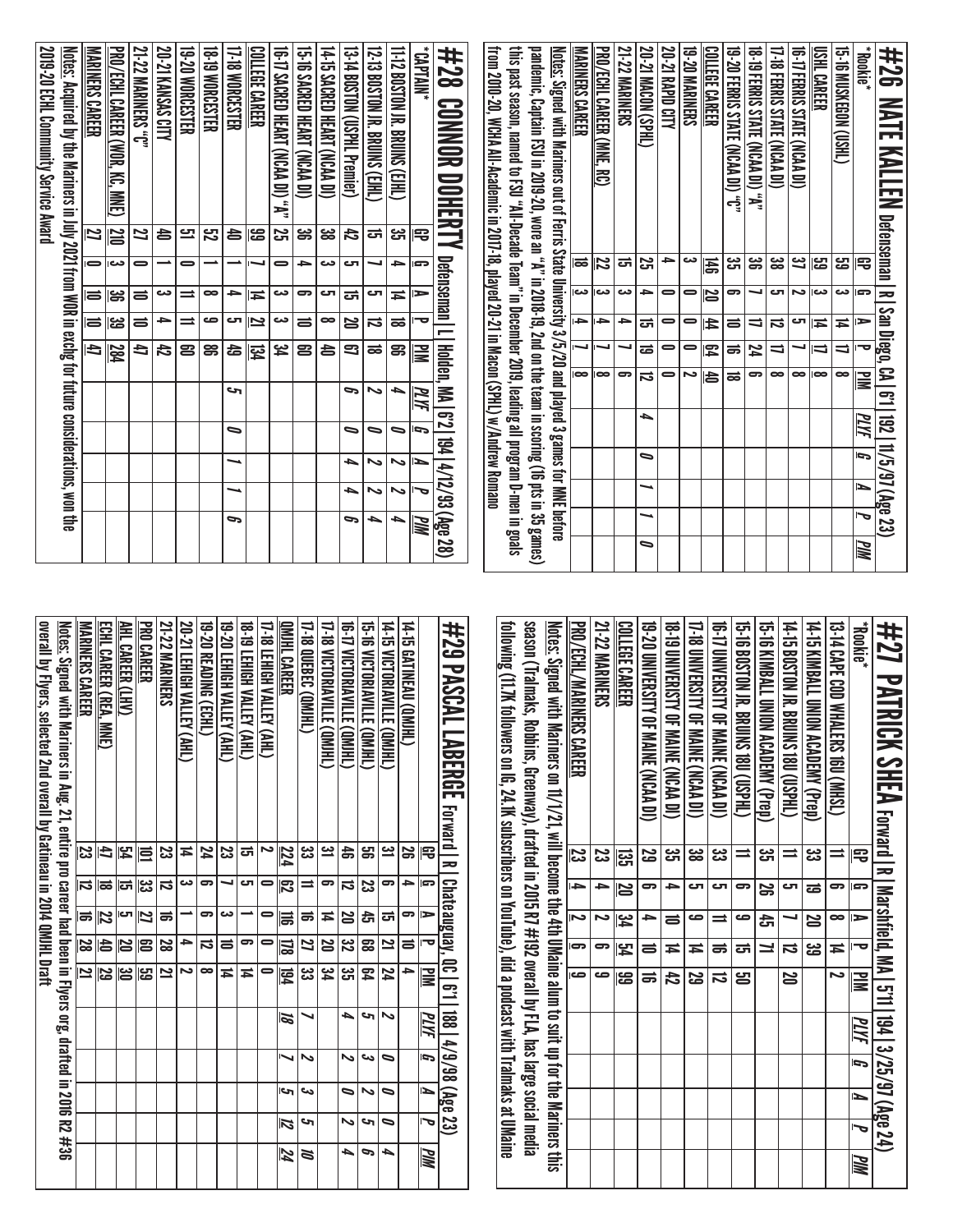| 21-22 MARINERS<br>21-22 WORCESTER<br><u>Notes:</u> Acquired from Indy in a trade on 12/29/21 in exchange for D Brycen Martin, finished 2nd among<br>ECHL CAREER<br>AHL CAREER<br><b>PRO CAREER</b><br><b>NARINERS CAREER</b><br>ای<br>⇒<br>ى<br>2<br>窋<br>249<br>မ္မ<br>ఆ<br>د<br>0<br>0<br>cл<br>SЧ<br>دت<br>د<br>И<br>احت<br>لت<br>5<br>忌<br>闫<br>l di<br>3D<br>邕<br>-<br>چت<br>డ<br>ದ<br>⋼<br>⋼<br>احت<br>احت<br>دما<br>دے<br>b<br>b | 20-21 SOUTH CAROLINA<br>15-16 MONCTON (QMIHL)<br>14-15 MONCTON (QMJHL)<br>"A" ATIANTA 02-81<br>#42 ZACH MALATESTA Defense<br><b>ATIANLIA 81-81</b><br>17-18 ATLANTA<br>GRIND NOTCLON (ORHL)<br>00-17 ACADIL-BAIHOKAI(QMYLI)<br><b>INDUCARER</b> | چي<br>ౢౢ<br>æ<br>음<br>ឩ<br>ఇ<br>ನ<br>宅<br>弖 | 52<br>$\bullet$<br>دے<br>∞<br>∞<br>ى<br>5<br>s<br>≖ | دت<br>2<br>ఇ<br>25<br>2<br>∍<br>25<br>ಹ<br>ᇹ<br>⇒ | S<br>2g<br>Z<br>£م<br>22<br>$\overline{\mathbb{z}}$<br>∞<br>25<br>o<br>⇒ | R   Wilmington, MA<br>يو<br>æ<br>20<br>జ<br>罕<br>ఔ<br>ඝ<br>≃<br>23<br>₩ | E<br>ದ<br>æ<br>ಇ<br>⋍<br>ΜИ | G<br>ات<br>∾<br>∍<br>∾ | دے<br>دے<br>دے<br>►<br>ವ | 5'9   174   7/31/96 (Age 25)<br>دے<br>حت<br>حە<br>7e<br>ञ | ∞<br>c<br>th<br>И<br>ಹ<br>Шd |
|-----------------------------------------------------------------------------------------------------------------------------------------------------------------------------------------------------------------------------------------------------------------------------------------------------------------------------------------------------------------------------------------------------------------------------------------|-------------------------------------------------------------------------------------------------------------------------------------------------------------------------------------------------------------------------------------------------|---------------------------------------------|-----------------------------------------------------|---------------------------------------------------|--------------------------------------------------------------------------|-------------------------------------------------------------------------|-----------------------------|------------------------|--------------------------|-----------------------------------------------------------|------------------------------|
| 20-21 HERSHEY (AHL)<br>)}<br>므<br>0<br>0                                                                                                                                                                                                                                                                                                                                                                                                |                                                                                                                                                                                                                                                 |                                             |                                                     |                                                   |                                                                          |                                                                         |                             |                        |                          |                                                           |                              |
|                                                                                                                                                                                                                                                                                                                                                                                                                                         |                                                                                                                                                                                                                                                 |                                             |                                                     |                                                   |                                                                          |                                                                         |                             |                        |                          |                                                           |                              |
|                                                                                                                                                                                                                                                                                                                                                                                                                                         |                                                                                                                                                                                                                                                 |                                             |                                                     |                                                   |                                                                          |                                                                         |                             |                        |                          |                                                           |                              |
|                                                                                                                                                                                                                                                                                                                                                                                                                                         |                                                                                                                                                                                                                                                 |                                             |                                                     |                                                   |                                                                          |                                                                         |                             |                        |                          |                                                           |                              |
|                                                                                                                                                                                                                                                                                                                                                                                                                                         |                                                                                                                                                                                                                                                 |                                             |                                                     |                                                   |                                                                          |                                                                         |                             |                        |                          |                                                           |                              |
|                                                                                                                                                                                                                                                                                                                                                                                                                                         |                                                                                                                                                                                                                                                 |                                             |                                                     |                                                   |                                                                          |                                                                         |                             |                        |                          |                                                           |                              |
|                                                                                                                                                                                                                                                                                                                                                                                                                                         |                                                                                                                                                                                                                                                 |                                             |                                                     |                                                   |                                                                          |                                                                         |                             |                        |                          |                                                           |                              |
|                                                                                                                                                                                                                                                                                                                                                                                                                                         |                                                                                                                                                                                                                                                 |                                             |                                                     |                                                   |                                                                          |                                                                         |                             |                        |                          |                                                           |                              |